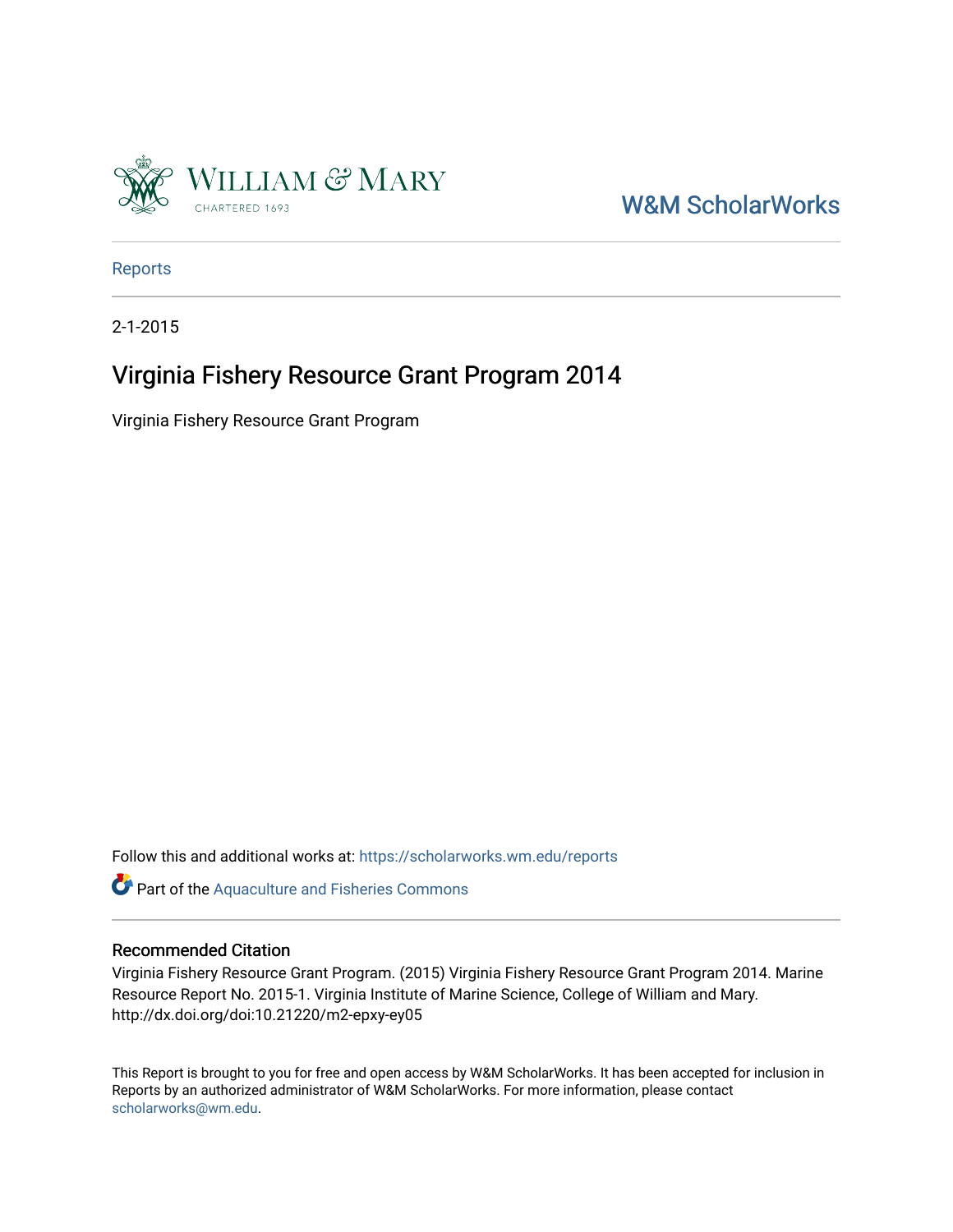

# **Virginia Fishery Resource Grant Program** 2014

Report of the Virginia Institute of Marine Science To the Governor and General Assembly of Virginia On Implementation of House Bill No. 1634 (February 6, 1999)

HOUSE DOCUMENT NO.

Commonwealth of Virginia **Richmond** 2015



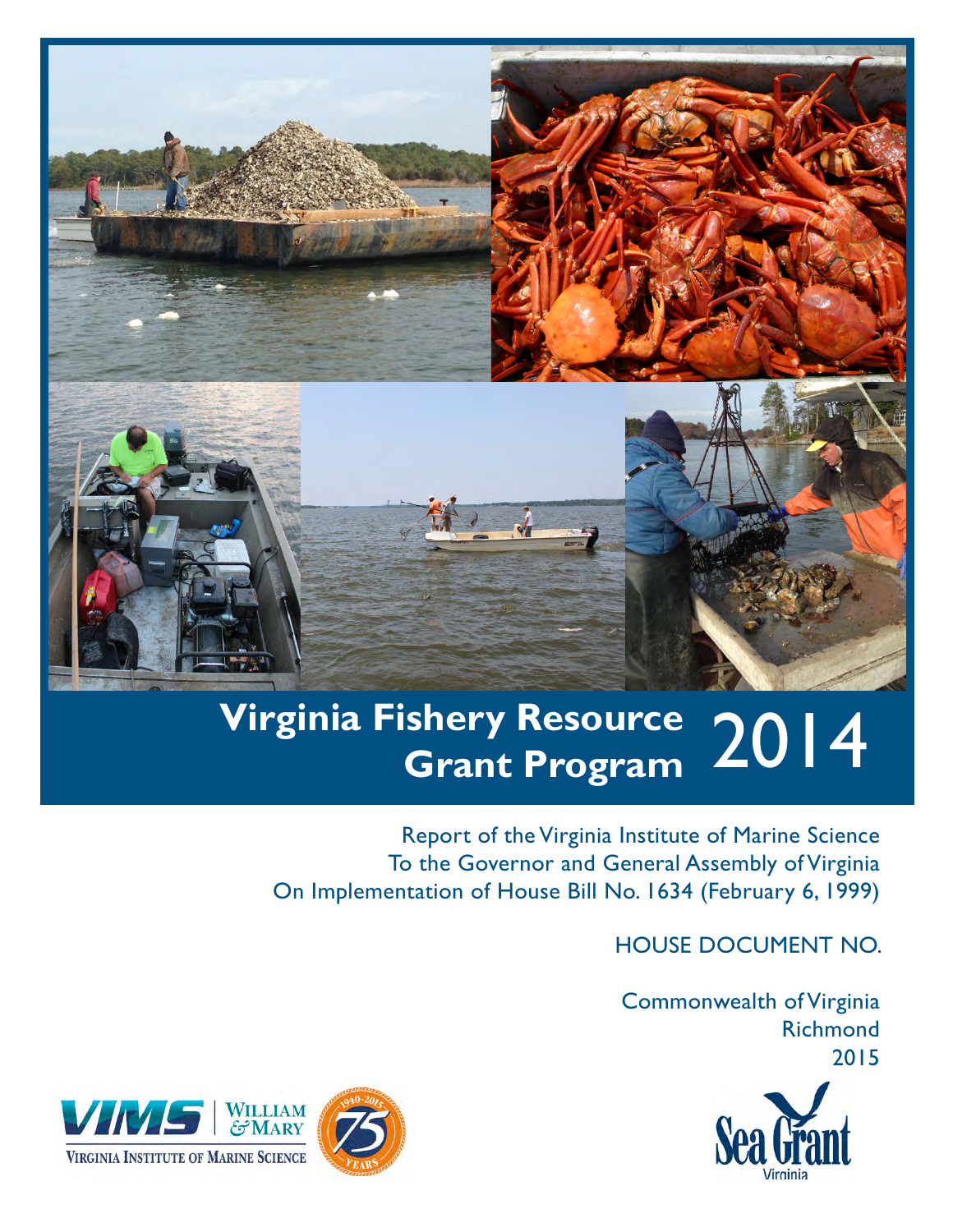

# **Table of Contents**

| Appendices to the Annual Report of Activities |  |
|-----------------------------------------------|--|



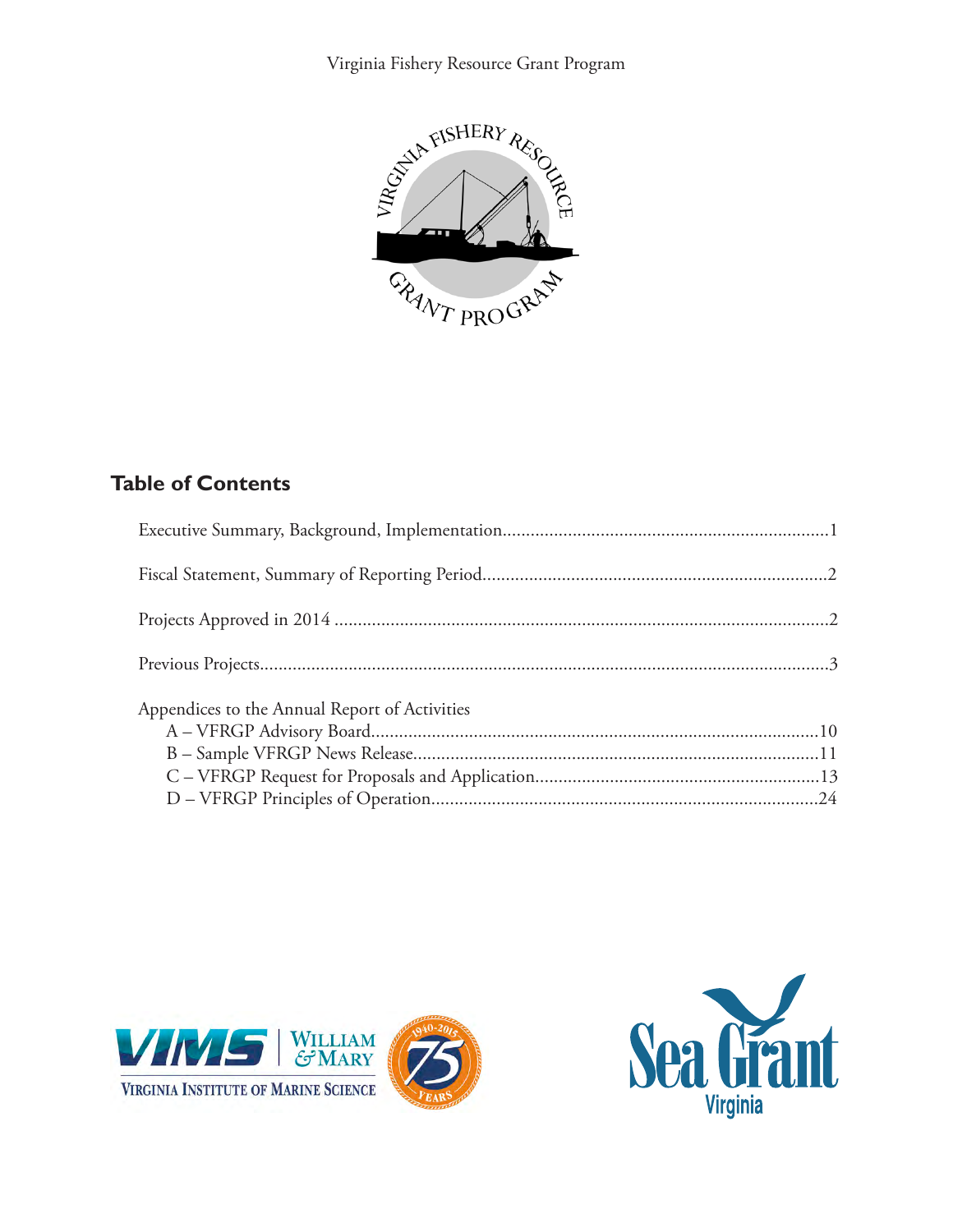# **Executive Summary**

The Virginia Fishery Resource Grant Program (VFRGP) enables members of Virginia's seafood industries to develop ideas to protect and enhance the Commonwealth's coastal and marine resources. Since its inception in 1999, the annually funded program has supported 110 projects, seven of which were approved to start in 2014. These projects enable members of seafood industries to pursue ideas for increasing efficiency and sustainability that will benefit the entire industry, without personally bearing the cost and high risk. The VFRGP is coordinated by Virginia Institute of Marine Science, Marine Advisory Services, in partnership with Virginia Sea Grant, and operates with the aid of a VFRGP Advisory Board.

# **Background**

Since its inception, the program has funded 110 individual one-or two-year proposals.

VFRGP was initiated by the Virginia Legislature (House Bill No. 1634) during the 1999 session to "protect and enhance the Commonwealth's coastal fishery resource through the awarding of grants in four areas:"

- 1. New fisheries equipment or gear;
- 2. Environmental pilot studies on issues including water quality and fisheries habitat;
- 3. Aquaculture or Mariculture of marine-dependent species; and
- 4. Seafood technology.

To be eligible for consideration, VFRGP proposals must involve Virginians who are active participants in a seafood industry. Involving the seafood industry (1) makes use of the experience and ideas of those who work closely with the Commonwealth's coastal and marine resources and (2) enables these individuals to develop and pursue improvements without personally bearing the cost and high risk to provide a shared industry benefit. Members of the seafood industry include those involved in commercial fishing activities related to coastal or offshore fishery resources, aquaculture/mariculture, or the processing or handling of fishery products.

# **Implementation**

VFRGP is managed by an Advisory Board (See Appendix A). Funds are provided to Virginia Institute of Marine Science's Marine Advisory Services (VIMS MAS). Availability of grant funds is advertised through press releases (See Appendix B) and a Request for Proposals (See Appendix C) that is distributed through developed list of industry members who have elected to receive updates about the VFRGP program as well as other channels. Proposals evaluated by members of the Advisory Board and outside reviewers, following the Principles of Operation (See Appendix D). At the end of each project, VFRGP receives a completion report. The results of those projects are used to produce informational and educational publications for distribution to industry. Additionally, project reports and results are presented at industry meetings and trade shows when appropriate.

Program implementation is coordinated by Mr. Thomas Murray, Associate Director of VIMS MAS and Leader of the Virginia Sea Grant Marine Extension Program. Staff of VIMS MAS is responsible for day-to-day management of VFRGP. The day-to-day management requires a small portion of the appropriated funds to partially support salary and operating costs, as foreseen by the enabling legislation.

This implementation structure is in accordance with the legislation that established the VFRGP.

# **Program Activity and Improvement**

 VFRGP Advisory Board met once in Cheriton, Virginia during 2014. The meeting focused on the review of proposals submitted in response to public solicitations. Additionally, the Advisory Board meeting provided feedback and input with which to enhance overall program effectiveness. Improvements related to developing program informational materials, media exposure, and fishing industry outreach were implemented in 2014.

The Advisory Board again endorsed holding a series of public proposal development workshops at locations throughout coastal Virginia so that all potential participants may learn about the VFRGP. Such public meetings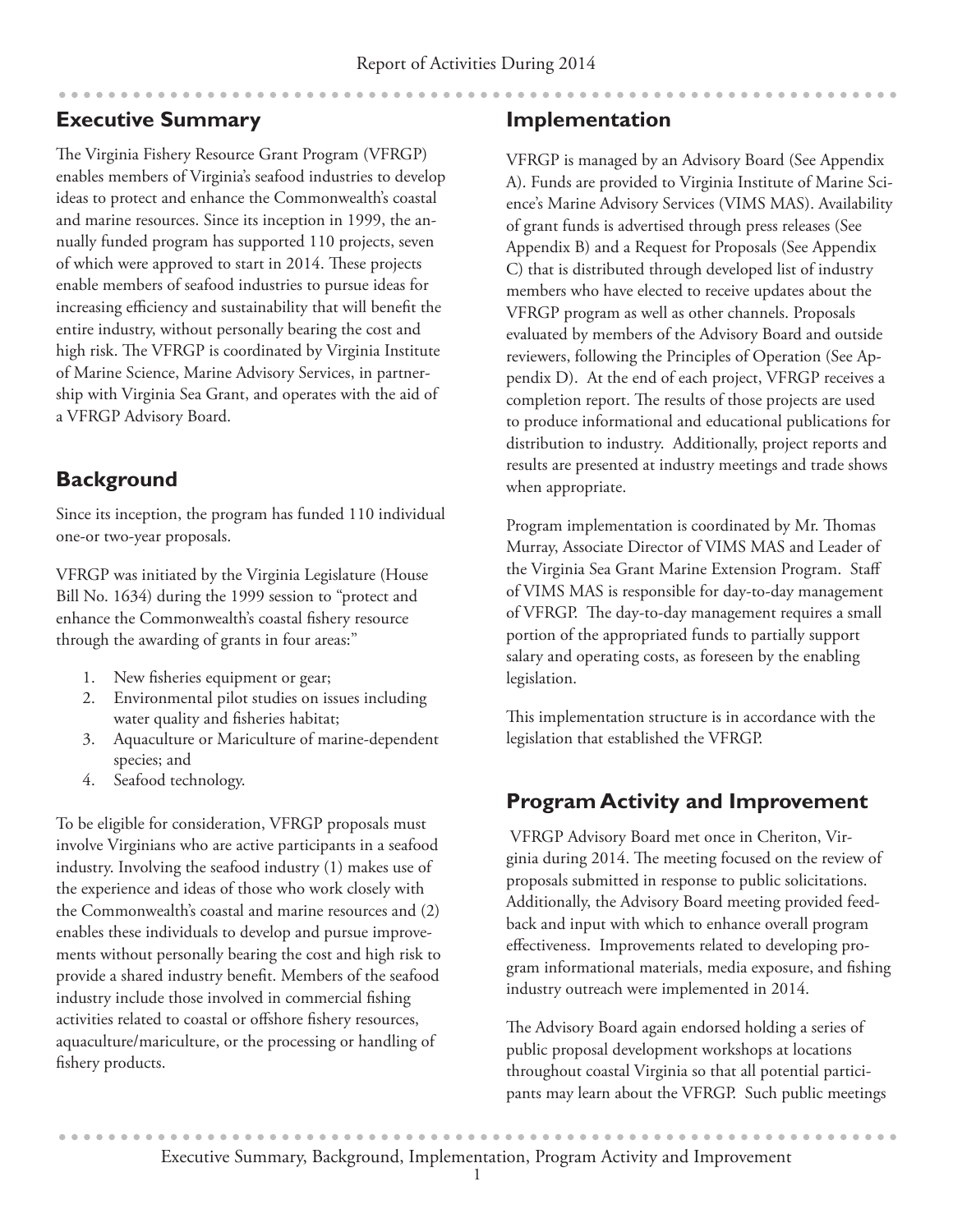are held between the issuance of the call for proposals and the proposal due date. Additionally, numerous individual meetings are held with industry to discuss the VFRGP and specific project ideas.

# **Fiscal Summary Statement**

Funds appropriated by the Legislature for 2014 totaled \$159,579 for VFRGP activity in FY 2014 proposal cycle.

Of the \$159,579 available for new VFRGP project awards in FY 2014, seven new projects were approved and initiated totaling \$157,405. In addition to the FY 2015 appropriation of \$159,579 prior year carryover funds bring the level of funding available to support the FY 2015 proposal cycle to \$161,753.

Any funds remaining after the selection of new projects in the March, 2015 proposal review will be carried forward, as called for in the enabling legislation, for use in combination with year 2015 appropriated funds, to support new projects which will be submitted in response to a Request for Proposals that is to be released in summer/fall 2015.

# **Summary of 2014 Funding Period**

As a result of public notifications and follow-up workshops, fishing industry members submitted a total of 25 complete VFRGP proposals. The proposal topics were quite diverse, and each project was subjected to two expert reviews from



outside the state. Once the expert reviews were received, a project evaluation and selection meeting was held, and the Advisory Board selected nine new projects for funding or for further development and negotiation.

# **Projects Approved in 2014**

2014-01. "Protecting Juvenile Flounder from becoming a Crab Pot By-Catch." Michael W. Joslin, Nansemond River Seafood. (Windsor, VA) Duration: 4/14-11/14. Funding: \$6,000. Completed.

2014-02. "Observing Striped Bass Catch and Atlantic Sturgeon By Catch in a Striped Bass Fishery Using Raised Foot-lines." George E. Trice. (Poquoson, VA) Duration: 2/14-4/14. Funding: \$14,774. Completed.

2014-03. "Testing Experimental Electro-fishing Fishery for Introduced Blue Catfish in the James River, Virginia." George Trice. (Poquoson, VA) Duration: 4/14-10/14. Funding: \$21,348. Completed.

2014-12. "Early S.O.S. Setting." J.E. Headley. (Kinsale, VA). Duration: 3/1-9/30/14. Funding: \$5,775. Completed.

2014-13. "Analysis of Short Term temporal variation in densities of pathogenic *Vibrio* species in Virginia Oysters." Virginia Seafood Council. (Yorktown, VA) Duration: 4/14-12/14. Funding: \$66,608. Ongoing.

2014-18. "Pilot Program to evaluate new methods of efficiently processing Spiny Dog Sharks for new and established markets currently unavailable in Virginia." Green Environments, LLC. (Portsmouth, VA) Duration: 4/14-1/15. Funding: \$9,000. Completed.

2014-22. "Making the Deep Sea Atlantic Red Crab Fishery a sustainable and profitable industry for Virginia." Atlantic Red Crab Company. (Norfolk, VA) Casey's Seafood. (Newport News, VA)

Fiscal Summary Statement, Summary of Funding Period, Projects Approved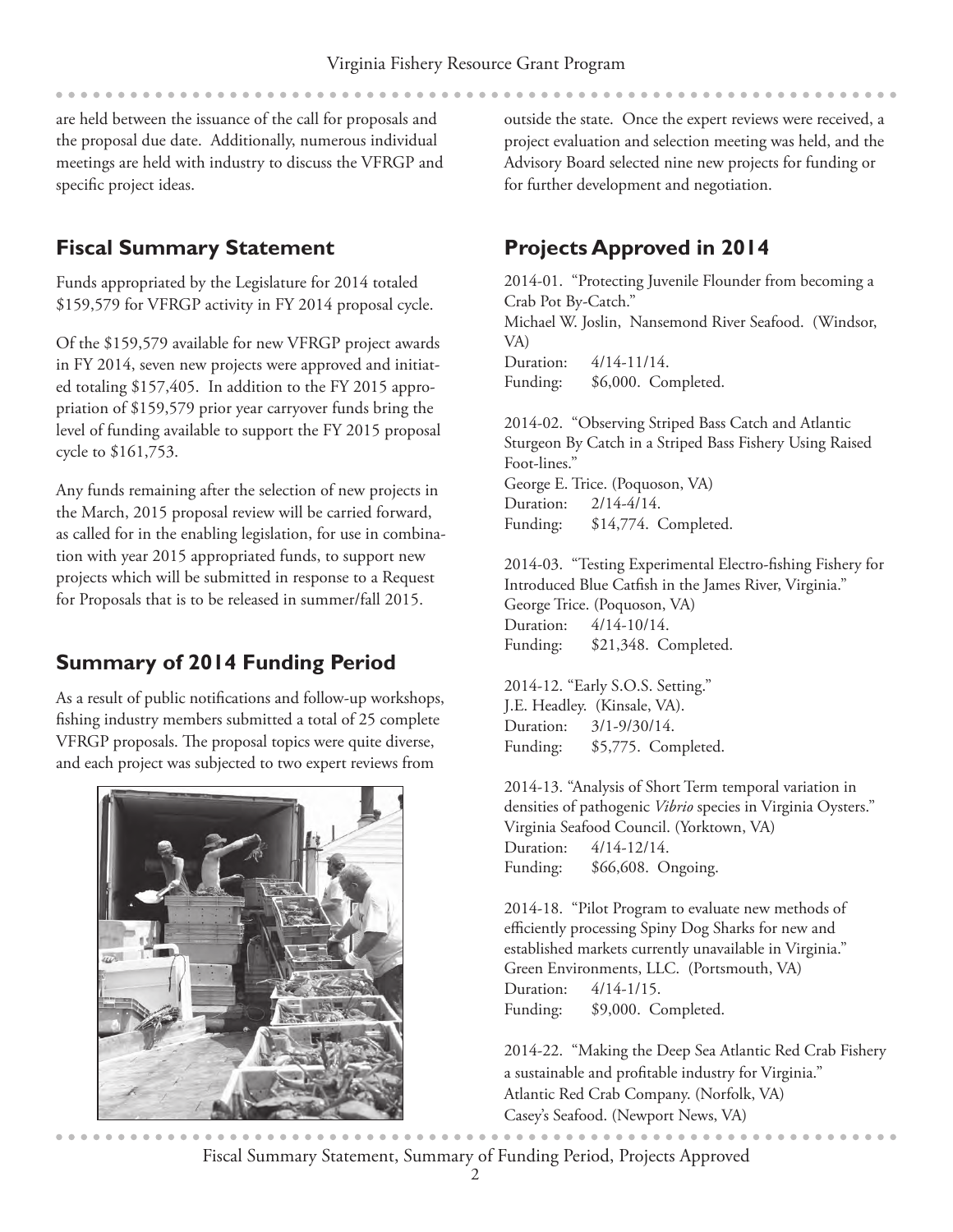Graham and Rollins, Inc. (Hampton, VA) Duration: 9/14-9/15. Funding: \$33,900. Ongoing.

. . . . . . . . . . . .

# **Previous Projects, 1999-2013**

2013-01. "Laminated Oyster Tong Shafts." Philip N. Shahan. (Reedville, VA) Duration: 5/13-5/14. Funding: \$15,000. Cancelled.

2013-08. "Observing Striped Bass Catch and Atlantic Sturgeon By Catch In A Striped Bass Fishery Using Raised Footlines." George Trice. (Poquoson, VA.) Duration: 3/13-6/13. Funding: \$19,706. Completed.

2013-09. "Electronic Harvest Reporting Training and Outreach." Ken Smith, Virginia Waterman's Association (Heathsville, VA) Duration: 7/13-9/14. Funding: \$21,991. Ongoing.

2013-11. "Development of a Cownose Ray Market." Meade Amory, L.D. Amory Company, Inc. (Hampton, VA) Duration: 6/13-5/14. Funding: \$15,000. Completed.

2013-12. "Direct Setting of Eyed Larvae: *In situ* Spat-on-Shell."

Andrew Myles Cockrell, Little Wicomico Oyster Company. (Heathsville, VA)

Duration: 6/13-12/13. Funding: \$10,750. Ongoing.

2012-01. "Extension of Spat on Shell Season." Shores & Ruark Seafood Company. (Urbanna, VA) Duration: 03/12-12/12. Funding: \$11,000. Completed.

2012-04. "Testing Raised Footlines in Virginia's Striped Bass Fishery: A Gear Based Method of Reducing Sturgeon Interactions in Anchored Gillnets." George. E. Trice. (Poquoson, VA) Duration: 03/12-06/12. Funding: \$35,015. Completed.

2012-06. "Developing New Value-Added Products for Cow Nose Ray." L.D. Amory Company, Inc. (Hampton, VA) Duration: 06/12-04/13. Funding: \$15,000. Completed.

. . . . . . . . . . . .

2012-08. "Reduction of Crab Mortality in Seed Cages." Purcell's Seafood, Inc. (Burgess, VA) Duration: 04/12-12/12. Funding: \$2,580. Completed.

2012-11. "Feasibility of a Recirculating Aquaculture System for early Larval culture of *Crassostrea virginica*." Oyster Seed Holdings, Inc. (Grimstead, VA) Duration: 3/12-12/12. Completed.

2012-14. "Floating Pound Net and Fish Sifter." Arthur Bender/"Lady Barbara, Inc." (Cheriton, VA) Duration: 04/12-11/12. Funding: \$42,770.50. Completed.

2012-16. "Testing Scottish Seining in Virginia." Jeff Hammer. (Accomac, VA) Duration: 03/12-09/12. Funding: \$16,617. Completed.

2011-04. "Developing New Value-Added Products from Cownose Ray." Meade Amory, L.D. Amory Company. (Hampton, VA) Duration: 06/2011 – 04/2012. Funding: \$45,000. Completed.

2011-09. "Raised Foot-lines in Virginia's Striped Bass Gill Net Fishery; A Gear Based Method of Reducing Sturgeon Interactions." George Trice, Commercial Fisherman. (Poquoson, VA) Duration: 03/2011 – 05/2011. Funding: \$30,899. Completed.

2011-16. "Dock Long Lining for Oyster Culture." Ronald. T. Sopko, Sea Farms, Inc. (Hudgins,VA) Duration: 04/2011-3/2012. Funding: \$8,650. Completed.

2011-18. "Stake In the Bay." Michael J. Gadwill, Bonum Point Fishery. (Kinsale,VA) Duration: 04/2011- 11/2012. Funding: \$12,910. Completed.

.......................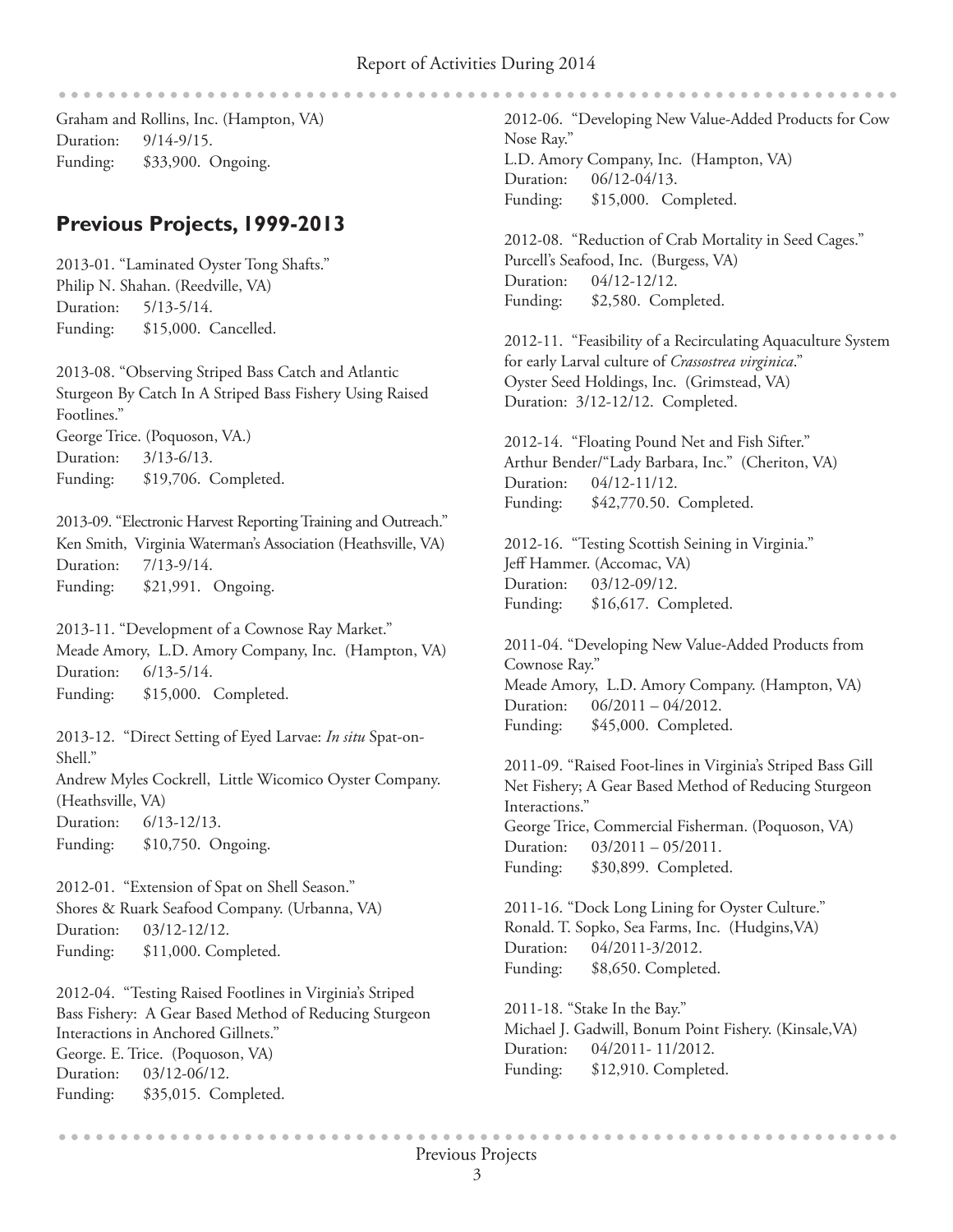. . . . . . . . . . . . . . . . . . Duration: 03/2010-12/2010. 2010-01. "Influence of Planting Density and Salinity on QPX Disease in *Mercenaria mercenaria* in Virginia." Tara Riley, Ballard Fish and Oyster Company. (Cheriton, VA) Duration: 04/2010-02/2011. Funding: \$39,026. Completed. Cownose Ray." 2010-02. "Investigation of the Beneficial Effects of Intentionally Exposing Oysters to Air During Their Normal Growing Season." Dennis Gryder, Briar Patch Oysters. (Hudgins, VA) Duration: 04/2010-12/2010. Cownose Ray." Funding: \$4,350. Completed. 2010-04. "Improving Gillnet Selectivity by Altering Mesh Characteristics 2010." Robert Weagley, Commercial Fisherman (Providence Forge, VA) Duration: 03/2010-06/2010. Funding: \$ 16,088. Completed. Bycatch Composition." 2010-05. "Method and Concept Evaluation of Relaying Oysters from the Chesapeake Bay to High Salinity Water as a Post-Harvest Process to Reduce *Virbio vulnificus* to Undetectable Levels." Thomas Gallivan, Shooting Point Oysters, LLC. (Franktown, development and assessment." VA) Duration: 03/2010-12/2010. Funding: \$29,148. Completed. 2010-08. "Analysis of Tie Downs on Gillnet CPUE, Selectivity, and Bycatch Composition." George Trice, Commercial Fisherman. (Poquoson, VA) Duration: 03/2010-05/2010. Funding: \$29,026. Completed. 2010-12. "Development of Preventive Measures to Reduce Mortalities for Holding Live Wild-Caught Flounder in Re-Circulating Aquaculture Systems" Clarke Morton, Mid-Atlantic Aquatic Technology. (Quinby, VA) Duration: 04/2010-12/2010. Funding: \$8,266. Completed. Virginia." 2010-13. "Hybrid Fish Capturing Device ("FCD") for Capturing Live Flounder." (Weems, VA) Jeffery Hammer, Accomac Aqua Farms. (Accomac, VA) Duration: 04/2010-07/2010. Funding: \$9,497. Completed. 2010-14. "Create New Gear to Increase the Efficiency of Commercial Cat Fishing." James A. Bristow, Commercial Fisherman. (Hayes, VA)

Funding: \$11,273. Completed.

2010-15. "Developing New Value-Added Products from Meade Amory, L.D. Amory Company. (Hampton, VA) Duration: 07/2010-06/2011. Funding: \$37,000. Completed.

2009-06. "Developing New Value-Added Products from L.D. Amory Seafood Company. (Hampton, VA) Duration: 04/2009-04/2010. Funding: \$74,640. Completed.

2009-07. "Characterization of By-catch in Virginia's Spring Striped Bass and Analysis of Gear Alterations on CPUE and George Earl Trice. (Poquoson, VA) Duration: 03/2009-06/2009 Funding: \$29,696. Completed.

2009-10. "Feasibility of Producing Triploid *C. virginica* Larvae Via Thermal Heat Shock: Experimental protocol A.J. Erskine, Cowart Seafood Corp. (Hampton, VA) Duration: 6/2009-06/2010. Funding: \$13,401. Completed.

2009-12. "Channeled Whelk Assessment." Richard B. Robins, Jr., Bernies Conchs. (Suffolk, VA) Duration: 02/2009-06/2010. Funding: \$21,758. Completed.

2008-03. "Hedingless Pound Net." William Haynie. (Reedville, VA) Duration: 03/2008–10/2009. Funding: \$19,459. Completed.

2008-04. "Commercialization Spat-on-Shell Production in Thomas E. Kellum, Virginia Shellfish Growers Association. Duration: 05/2008-05/2009. Funding: \$50,300. Completed.

 2008-05. "Alternative Bait Holding Devices." Scott Troy Hainley. (Wake, VA) Duration: 08/2008-12/2009. Funding: \$12,040. Completed.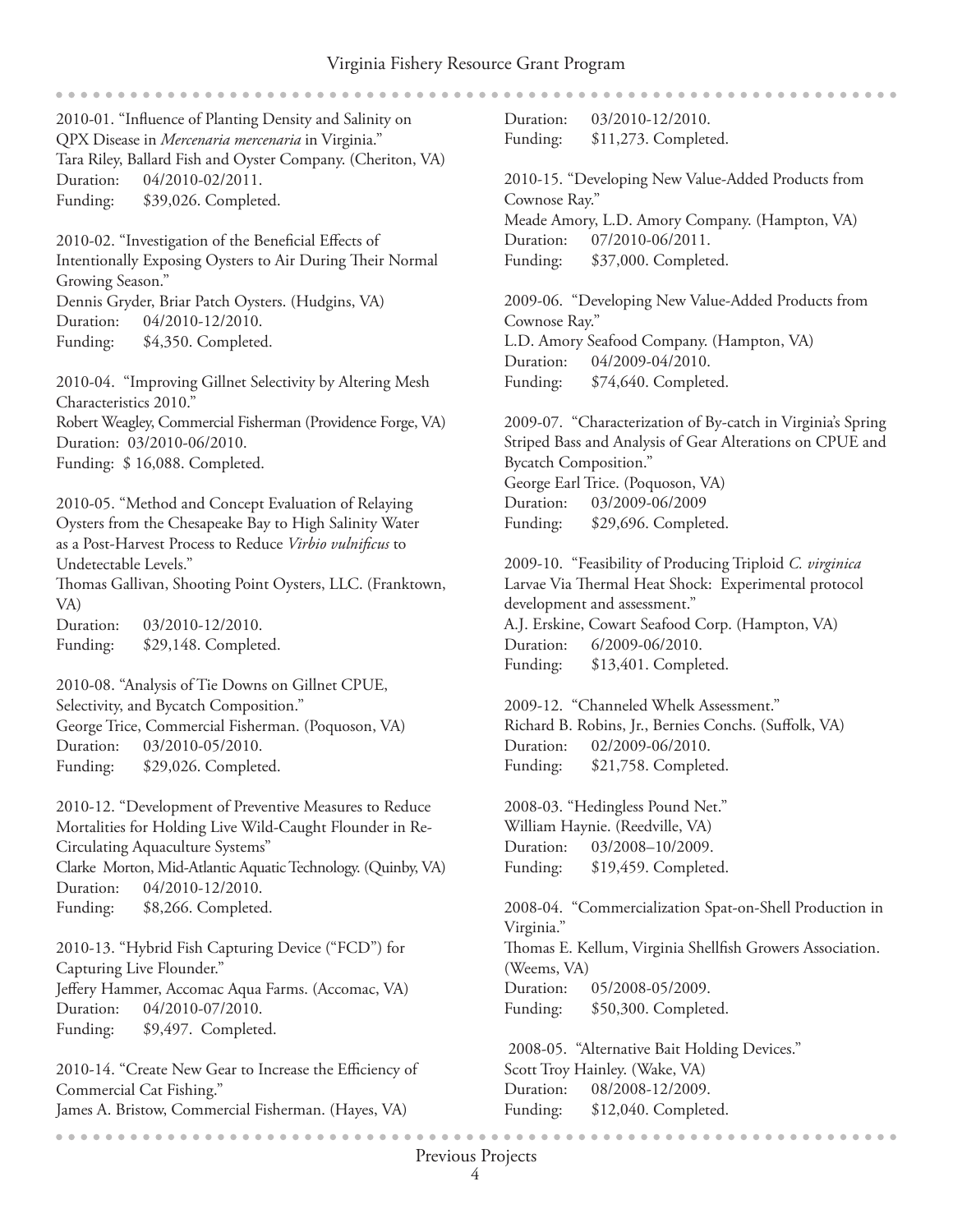. . . . . . . . . . . . . . . . . . . . . . . 2008-08. "Characterization of By-catch and Potential Duration: 02/2007-05/2007. Reduction in Virginia's Spring Striped Bass and other Gillnet Funding: \$13,916. Completed. Fisheries." George Earl Trice. (Poquoson, VA) 2007-04. "Characterization of Sturgeon and Other Duration: 03/2008-04/2009. Regulatory Discards in Virginia's Spring Striped Bass and Funding: \$49,329. Completed. Other Gillnet Fisheries." George Earl Trice. (Poquoson, VA) 2008-10. "Feasibility Study on Grow-Out of One-year Duration: 02/2007-05/2007. market size triploid *C. ariakensis*." Funding: \$33,031. Completed. Frances Porter, Virginia Seafood Council. (Newport News, VA) Duration: 07/2008-07/2009. 2007-05. "Feasibility Study on Grow-Out of One-year market size triploid *C. ariakensis*." Year II. Funding: \$26,530. Completed. Frances Porter, Virginia Seafood Council. (Newport News, 2008-13. "Developing Both Commodity and Niche VA) Markets for Cownose Ray." Year II. Duration: 06/2007-07/2008. Meade Amory, L.D. Amory Seafood Company. (Hampton, VA) Funding: \$24,064. Completed. Duration: 03/2008-02/2009. Funding: \$50,000. Completed. 2007-06. "Developing Both Commodity and Niche Markets for Cownose Ray." 2008-14. "Improving Gillnet Selectivity by Altering Mesh Meade Amory, L.D. Amory Company. (Hampton, VA) Characteristics." Year II. Duration: 03/2007-02/2008. Robert Weagley. (Providence Forge, VA) Funding: \$57,000. Completed. Duration: 10/2008–05/2009. Funding: \$17,188. Completed. 2007-07. "Cownose Ray Product Development." Ronald L. Jett, Smith Point Seafood. (Reedville, VA) Duration: 05/2007-12/2007. 2008-15. "Feasibility Study for a Commercial Blue Catfish Funding: \$40,500. Completed. Fishery." Kenneth G. Smith, Virginia Waterman's Association. (Heathsville, VA) 2006-04. "Aquaculture Training Program Needs Duration: 05/2008-09/2009. Assessment." S. Stickler, Rappahannock Community College. (Warsaw, VA) Funding: \$4,055. Completed. Duration: 05/2006-03/2007. 2007-01. "Feasibility of Converting Crab Shedding Tanks Funding: \$6,700. Completed. to Effectively Set Single Oyster Seed for Aquaculture and Comparison of Technique to Traditional Remote Setting 2006-06. "Developing an Alternative Fishery for Virginia Setting Practices." Waterman." A.J. Erskine, Bevans Oyster Company & Cowart Seafood Casey's Seafood, Inc. (Newport News, VA) Corporation. (Kinsale, VA) Duration: 05/2006-05/2007. Duration: 03/2007-06/2012. Funding: \$17,732. Completed. Funding: \$19,000. Completed. 2006-07. "Alternative Bait for Crab Pots." 2007-02. "Development of Efficient Cow Nose Ray L. Haynie. (Reedville, VA) Harvesting Technology and Associated Data Collection." Duration: 05/2006-05/2008. Frank James West. (Hayes, VA) Funding: \$27,000. Completed. Duration: 02/2007-12/2007. Funding: \$12,146. Cancelled. 2006-08. "Project Management: Economic Analysis of *C. ariakensis*." 2007-03. "Improving Gillnet Selectivity by Altering Mesh Frances Porter, Virginia Seafood Council. (Newport News, VA) Characteristics." Duration: 05/2006-07/2007. Funding: \$50,435. Completed.Robert Weagley. (Providence Forge, VA)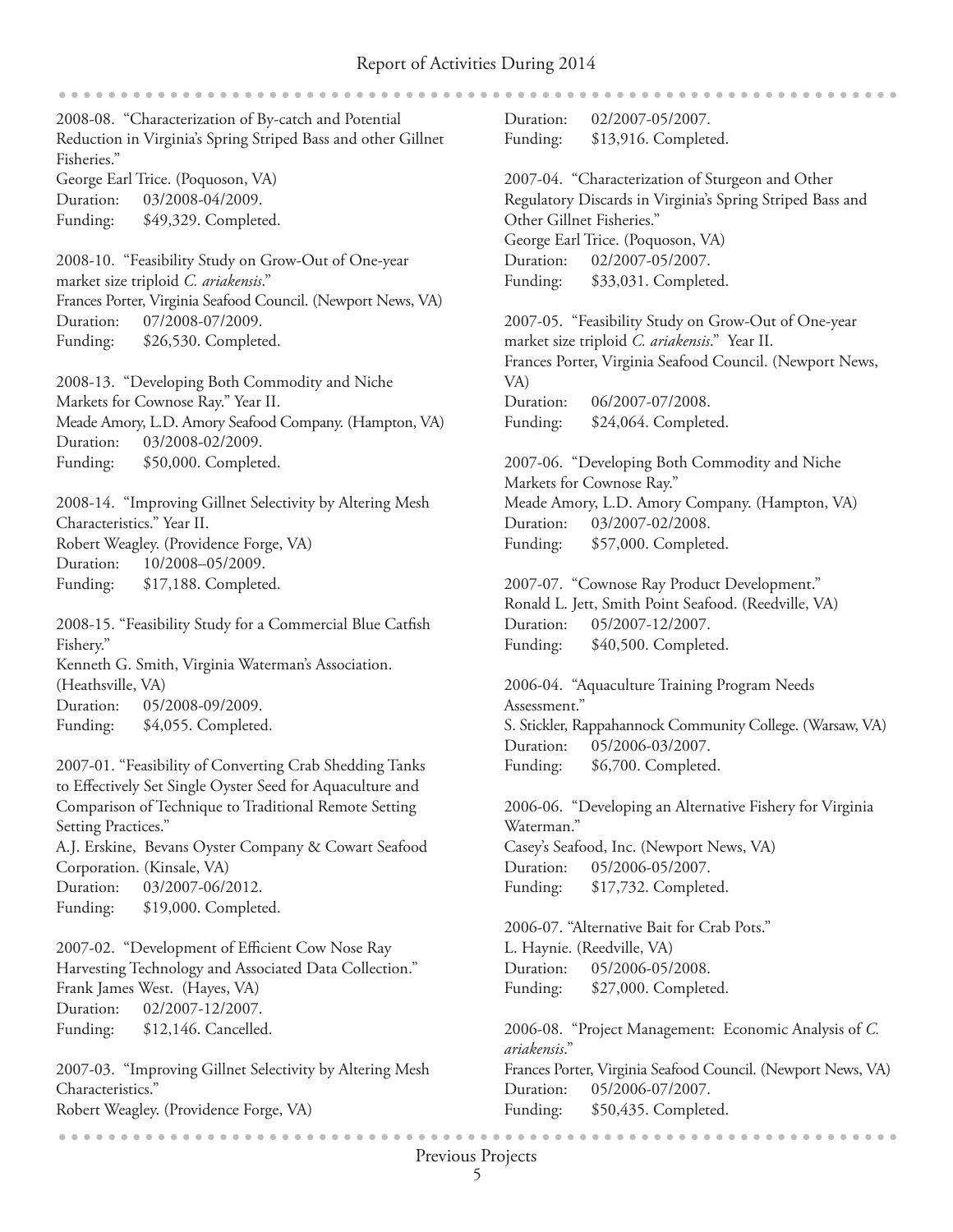2006-09. "Assessment of Sturgeon Bycatch, Bycatch Mortality and Other Regulatory Discard Mortality in Virginia Winter/Spring Gillnet Fisheries." Year II. Kelly Place. (Williamsburg, VA) Duration: 09/2005-08/2006. Funding: \$52,039. Completed.

2005-01. "Floating Hedging." William Haynie. (Reedville, VA) Duration: 04/2005-09-2006. Funding: \$19,995. Completed.

2005-03. "Feasibility Study on One-Year Grow-Out of Triploid *Crassostrea ariakensis*." Frances Porter, Virginia Seafood Council. (Newport News, VA) Duration: 05/2005-06/2006. Funding: \$50,435. Completed.

2005-07. "Value of Cownose Ray: Population Size, Harvesting, Processing and Market Acceptance." Margaret Ransone. (Kinsale, VA) Duration: 04/2005-12/2006. Funding: \$21,250. Completed.

2005-09. "Assessment of Sturgeon Bycatch, Bycatch Mortality and Other Regulatory Discard Mortality in Virginia Winter/Spring Gill Net Fisheries." Year I. Kelly Place. (Williamsburg, VA) Duration: 03/2005-08/2005. Finding: \$39,444. Completed.

2004-02. "Whale Safe Gillnets." David C. Walker, FV Nelson Seafood. (Chincoteague, VA) Duration: 06/2004-06/2005. Funding: \$8,300. Completed.

2004-03. "Intensive Culture of the Mudminnow *(Fundulus heteroclitus)* as Live Bait for Recreational Angling." Rudy Cashwell. (Eastville, VA) Duration: 04/2004-11/2006. Funding: \$32,935. Terminated.

2004-07. "Sea Turtle Friendly Fish Trap." Emory Lewis, Jr. (Fleeton, VA) Duration: 06/2004-12/2005. Funding: \$21,900. Completed.

2004-14. "To Develop More Efficient Mechanisms to Harvest, Handle, and Transport Catch." Wec Terry, Terry Brothers, Inc. (Willis Wharf, VA)

Duration: 06/2004-06/2005. Funding: \$ 30,380. Cancelled as a result of Tropical Storm Ernesto damage to facilities.

2004-10. "Alternate Methods for Haul Seine Fishery to Reduce Possible Impact on SAV Beds." Matthew Bloxom. (Poquoson, VA) Duration: 03/2005-12/2006. Funding: \$4,901. Completed.

2003-01. "Validation of IQF Freezing Process to Reduce *Vibrio vulnificus* to Non-detectable Levels in Raw Oysters." Ron Bevins & Lake Cowart. (Kinsale, VA) Duration: 08/2003-12/2003. Funding: \$12,000. Completed.

2003-03. "Oyster Farming Cooperative Program." Shawn Stickler. (Wake, VA) Duration: 01/2004-08/2004. Funding: \$24,500. Completed.

2003-06. "Identifying the Catch Efficiency and Incidental Marine Bird Entanglements Associated with Internally Floated and Weighted Lines on Gillnets." Millard Bryant. (Montross, VA) Duration: 06/2003-06/2004. Funding  $$490.$  Not initiated at request of applicant.

2003-07. "Project Management for Virginia Seafood Council's Economic Analysis of Triploid *C. ariakensis* Aquaculture." Frances Porter & Tom Kellum. (Newport News, VA) Duration: 07-2003-07/2004. Funding: \$57,976. Completed.

2003-07-2. "Project Management for Virginia Seafood Council's Economic Analysis of Triploid *C. ariakensis* Aquaculture." Year II. Frances Porter & Tom Kellum. (Newport News, VA) Duration: 07/2004-07/2005. Funding: \$53,649. Completed.

2002-01. "By-catch and Discard Reduction Concerning Selectivity and Overall Design in the Black Sea Bass Trap Fishery." James E. Dawson. (Chincoteague, VA) Duration: 04/2002-04/2003. Funding: \$16,100. Completed.

---------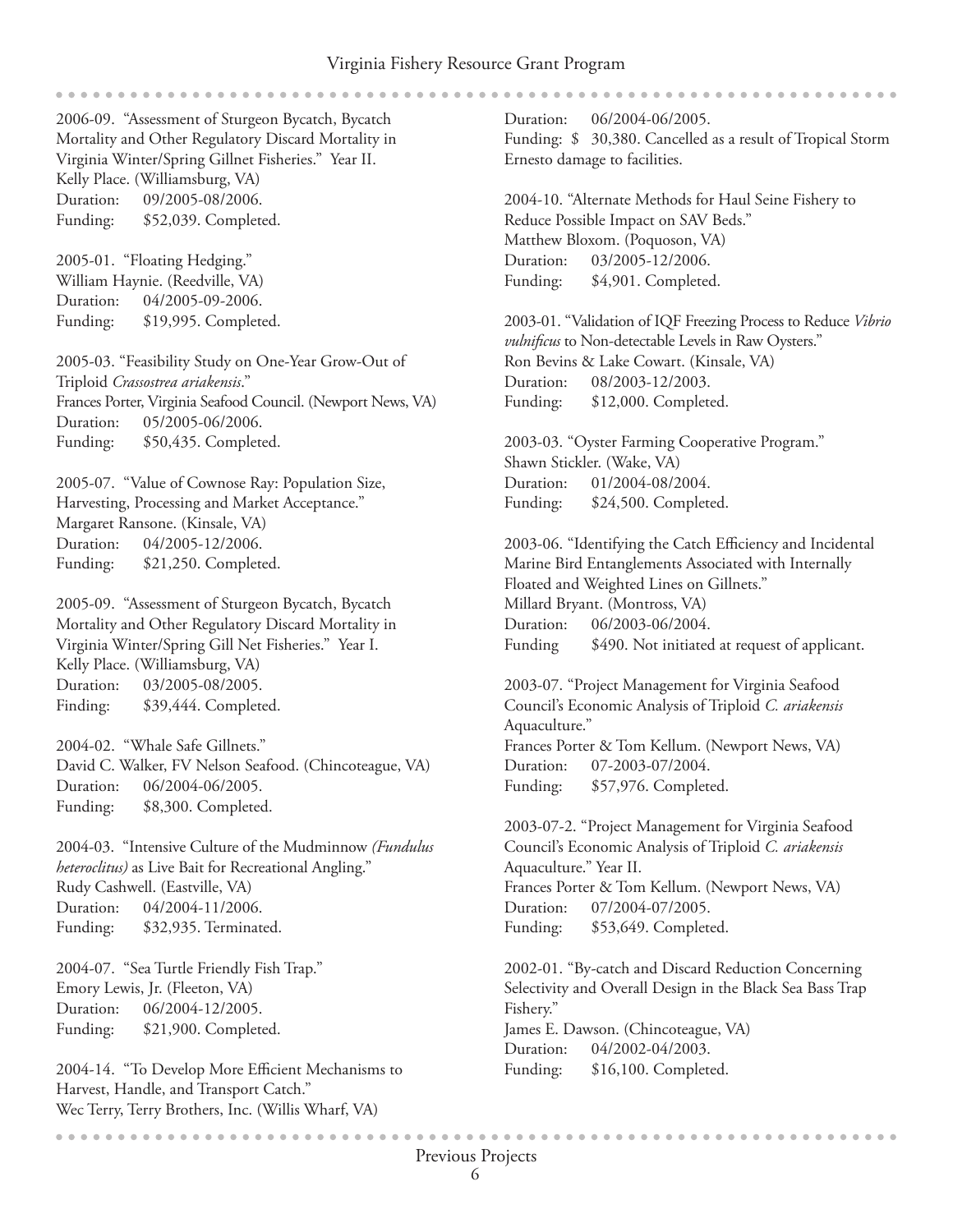2002-02. "Growing Oysters in Suspended Bags Using Ropes, Anchors, and Buoys." Curtis B. Jenkins. (Warsaw, VA) Duration: 05/2002-12/2003. Funding: \$4,445. Completed.

2002-04. "Virginia Oyster Replenishment Via Seed Growing Operation." Robert W. Shanley. (Cape Charles, VA) Duration: 04/2002-04/2003. Funding: \$38,400. Completed.

2002-07. "Development of Grow Out Techniques Utilizing the Water Column in Growing a Non-Native Oyster *(Crassostea ariakensis)*." Andy Drewer. (Saxis, VA) Duration: 04/2002-06/2003. Funding: \$22,008. Completed.

2002-09. "Tenderizing Illex Squid So It Can Be Marketed as Food Rather Than Bait." Sam Daniels, Wanchese Fish Co. (Suffolk, VA) Approved for funding but withdrawn at Applicant's Request.

2002–20. "Growth Rate of *Ariakensis* Oysters in Different Environments." Richard Wade Harding, Purcell's Seafood Inc. (Burgess, VA) Duration: 04/2004-08/2004. Funding: \$10,854. Completed.

2002-22. "Development of Clear Plastic Containers for Pasteurizing Crab Meat." Johnny Graham, Graham & Rollins Inc. (Hampton, VA) Duration: 10/2002-11/2004. Funding: \$29,770. Completed.

2002-24. "Grow-Out and Marketability Evaluation of Triploid DEBY Oysters." Gustavo Calvo, Sweet Amalia Oyster Farm. (Hayes, VA) Duration: 10/2002-05/2004. Funding: \$4,650. Completed.

2002-27. "Juvenile protection." Willie Andrew Offield. (West Point, VA) Duration: Funding: Not initiated.

2002-28. "Growing of the Native and Non-Native Oyster Utilizing a Long Line System." Tripp Smith, Shores and Ruark Seafood Co. (Sharps, VA)

Duration: 10/2002-09/2004. Funding: \$34,810. Completed.

2002-29. "Modular Oil Absorbent Bilge Pump." Darryl Lilliston, Darryl Lilliston Seafood (Wachapreague, VA) Duration: 11/2002-12/2003. Funding: \$13,117. Completed.

. . . . . . . . . . . . .

2001-04. "Hydrostatic Oyster Processing Demonstration." Lake Cowart, Cowart Seafood. (Lottsburg, VA) Duration: 10/2001-11/2003. Funding: \$34,600. Completed.

2001-12. "Floating Cultivation of Sea-Side Oyster." Jeff Hammer. (Accomac, VA) Duration: 03/2002-02/2004. Funding: \$18,575 Completed.

2001-13. "Fluke Holding Tank and Live Market Assessment." Wec Terry, Terry Brothers, Inc. (Willis Wharf, VA) Duration: 10/2002-04/2004. Funding: \$17,919. Completed.

2001-14. "Marketing Virginia Croaker." Stuart O'bier, O'bier Seafood. (Callao, VA) Duration: 10/2001-10/2003. Funding: \$43,500. Completed.

2000-01. "Enhancement of Seed Oyster Recovery and Redeployment." W.S. Magann. (Chesapeake, VA) Duration: 03/2001-05/2002. Funding: \$17,125. Completed.

2000-03. "Raising Spot *(Leiostomus xanthurus)* Commercially for Sale as Live Bait in the Commonwealth of Virginia." John Vigliotta. (Gloucester, VA) Duration: 02/2001-11/2001. Funding: \$19,827. Completed.

2000-05. "Control of Mud Blister Formation in Oysters." Dennis Gryder. (Hampton, VA) Duration: 04/2001-11/2002. Funding: \$1,338. Completed.

2000-06. "Efficiency of Haul-Seine Cull Panels: A Comparison of Size Selectivity and Relative Release (Second Season)." Christian Hager. (Hayes, VA)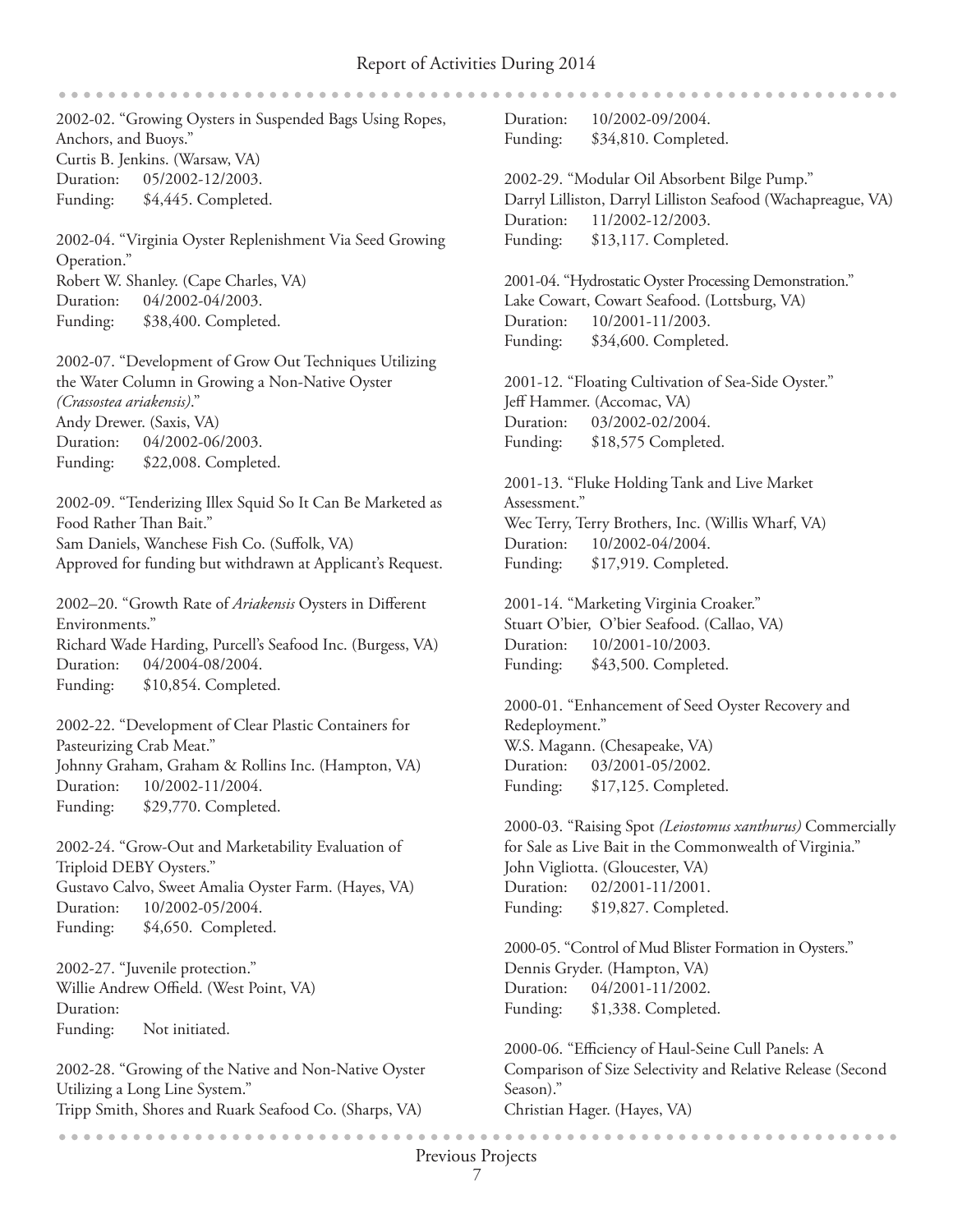. . . . . . . Duration: 02/2001-11/2001. Funding: \$16, 496. Completed. 2000-08. "Comparative Study of Four Popular Grow-Out Methods." Jack White. (New Point, VA) Duration: 02/2001-12/2002. Funding: \$27,340. Completed. 2000-10. "Portable Anchor Trap Net Designed with Large Mesh to Harvest Cownose Rays." Douglas F. Jenkins, Sr. (Warsaw, VA) Duration: 03/2001-12/2004. Funding: \$9,883. Completed. 2000-12. "Taylor Float Tidal Flow Increaser." Bradley M. Knight. (Saxis, VA) Duration: 04/2001-09/2003. Funding: \$3,622. Cancelled, incomplete due to damage from Hurricane Isabel. 2000-15. "Scallop Trawl Improvement Program." Timothy B. Daniels. (Newport News, VA) Duration: 02/2001-12/2003. Funding: \$44,900. Completed. 2000-18. "Crab-Pot Buoy Marking Tags." Diana Gadwill. (Kinsale, VA) Duration: 04/2001-11/2001. Funding: \$820. Completed. 1999-02. "Peeler Pot By-catch Reduction." B. Knight. (Saxis, VA) Duration: 04/2000-09/2000. Funding: \$1,527. Completed. 1999-07. "Enhancement of Seed Oyster Recovery and Redeployment." W.S. Magann. (Chesapeake, VA) Duration: 01/2000-02/2001. Funding: \$15,000. Completed. 1999-12. "Growing Soft Clams *(Mya arenaria)*

Commercially in the Commonwealth of Virginia." Ward Oyster Company. (Ware Neck, VA) Duration: 02/2000-06/001. Funding: \$19,827. Completed.

..................

1999-14. "Efficiency of Haul-Seine Cull Panels- A Comparison of Size Selectivity and Relative Release." C.H. Hager. (Hayes, VA) Duration: 02/2000-11/2000. Funding: \$10,315. Completed.

1999-20. "Comparing Oyster Seed Growth Rates Using a Floating Upweller System ("FLUPSY") vs. Traditional Taylor Floats." R. Bloxom and J.T. Gardner. (Wachapreague, VA) Duration: 04/2000-06/2001. Funding: \$12,700. Completed.

1999-23. "Comparative Growth Rates of Four Strains of the American Oyster Using Two Grow-Out Methods." A.T. Leggett. (Wicomico, VA) Duration: 03/2000-09/2001. Funding: \$21,851. Completed.

1999-24. "Feasibility of Using Croakers to Make Large Fillets or Fish Squares." Wanchese Fish Company. (Hampton, VA) Duration: 02/2000-12/2001. Funding: \$19,500. Completed.

1999-29. "Development of Live Fish Markets Through the Use of New Live Holding Gear." W. Cosby. (New Kent, VA) Duration: 02/2000-11/2001. Funding: \$18,470. Completed.

1999-30. "Comparisons of Hard Clam Culture Using 'Fenced In' Method vs. Under Nets." L. Crewe. (Newport News, VA) Duration: 02/2000-02/2002. Funding: \$7,400. Completed.

1999-34. "Artificial Reef Oyster Grow-Out." J. Hammer. (Accomac, VA) Duration: 03/2000-12/2001. Funding: \$29,700. Completed.

1999-37. "Comparative Study of Oyster Seed from Northern and Southern Hatcheries." J.W. Merritt. (Chincoteague, VA) Duration: 03/2000-03/2002. Funding: \$25,026. Completed.

**\*\*\*\*\*\*\*\*\*\*\*\*\*\*\*\*\*\*\*\***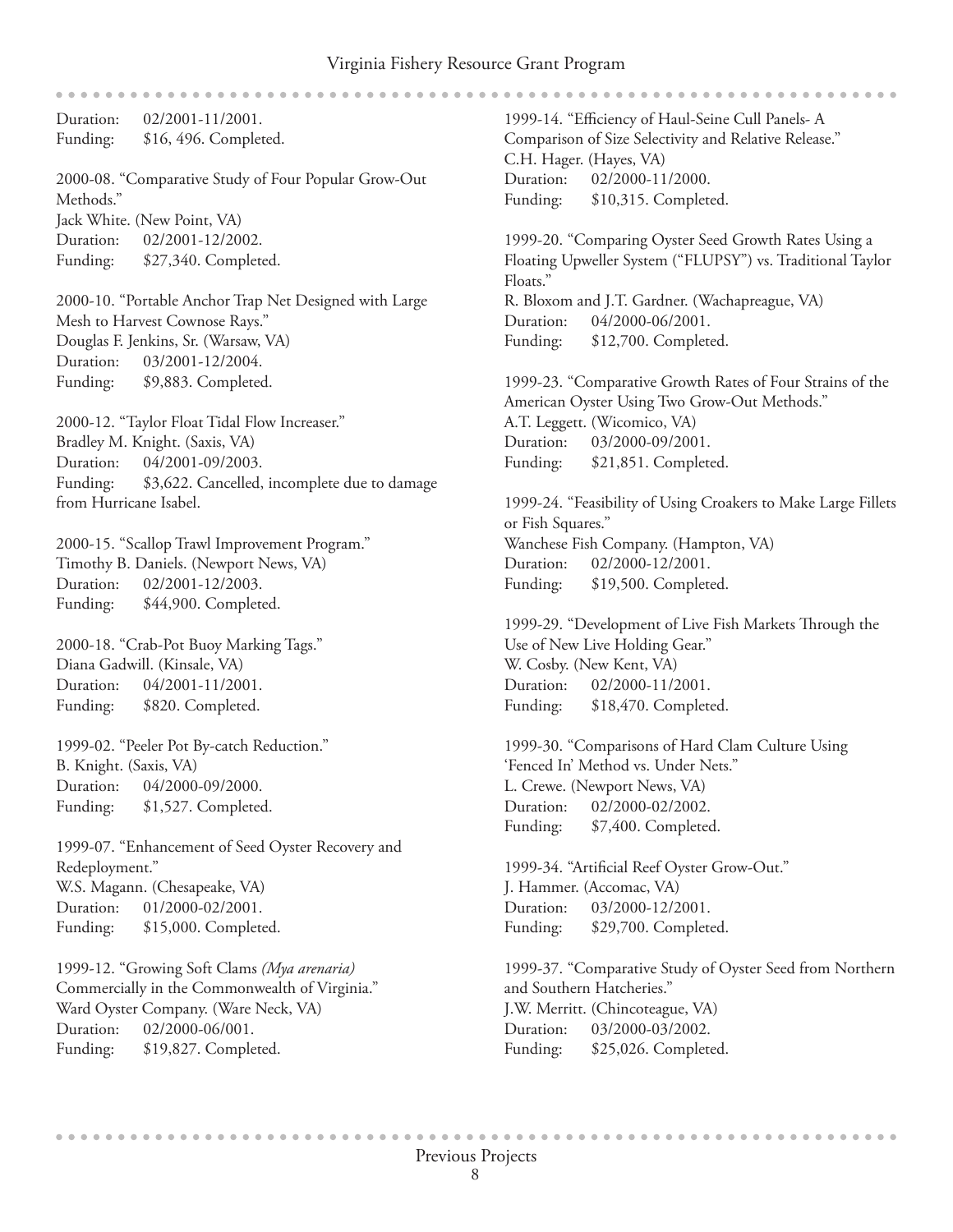Report of Activities During 2014

 $\sim$   $\sim$   $\sim$ 

# **Appendices to the Annual Report of Activities** 2014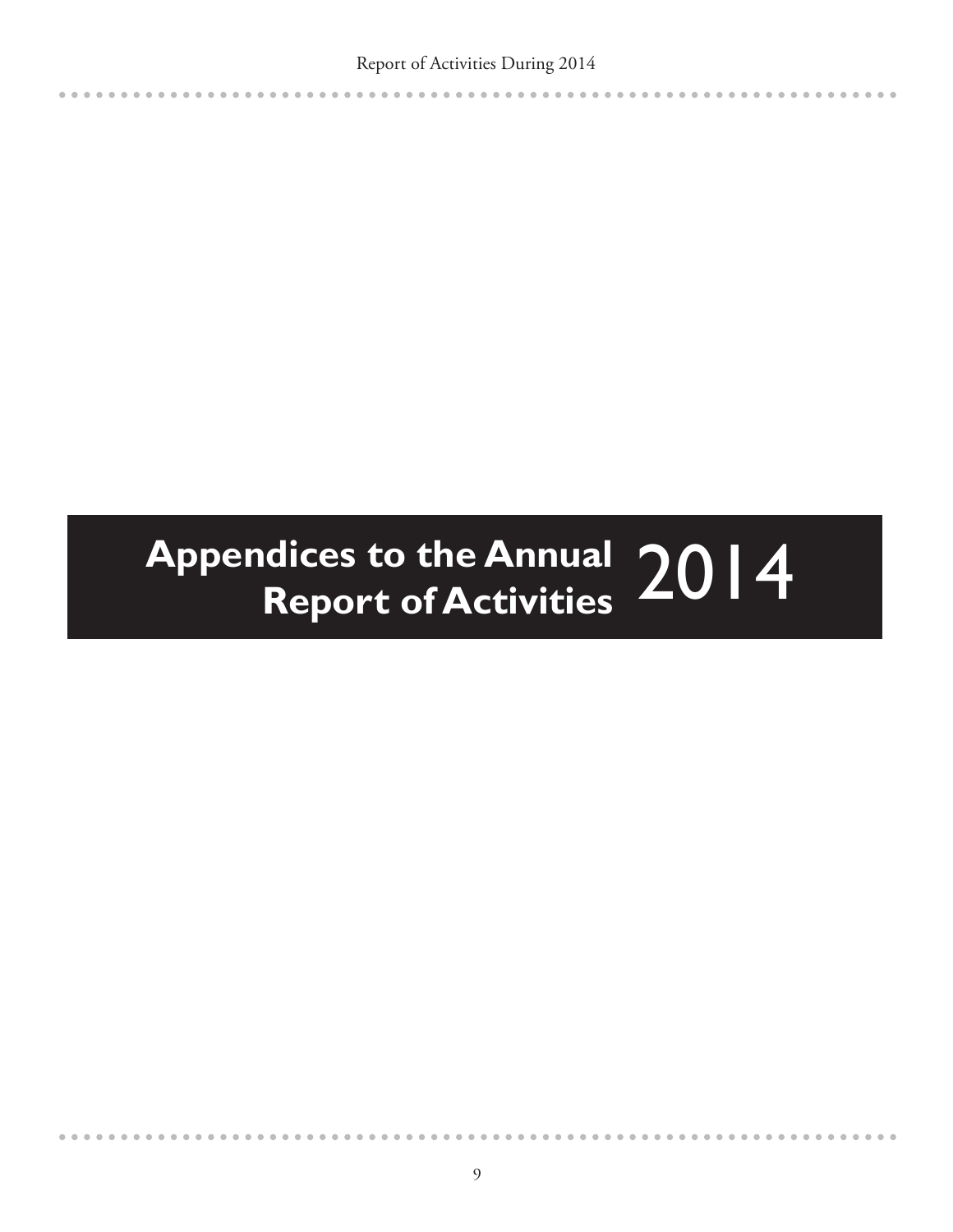$\overline{a}$  $\Delta$  $\Delta$  .......................

 $\sim$  10  $\pm$ 

 $\alpha$  ,  $\alpha$  ,  $\alpha$  ,

**Appendix A**

. . . . . . . . . . .

 $\sim$  $\mathbb{R}$ 

 $\bullet$ 

# **Virginia Fishery Resource Grant Program Advisory Board**

| <b>VFRGP</b> Manager                                 |        |                          |
|------------------------------------------------------|--------|--------------------------|
| Tom Murray, Associate Director for Advisory Services | phone: | 804-684-7190             |
| Virginia Institute of Marine Science                 | fax:   | 804-684-7161             |
| P.O. Box 1346                                        | email: | tjm@vims.edu             |
| Gloucester Point, VA 23062                           |        |                          |
| <b>For Virginia Sea Grant Program</b>                |        |                          |
| Dr. Troy Hartley, Sea Grant Director                 | phone: | 804-684-7248             |
| Virginia Institute of Marine Science                 | fax:   | 804-684-7269             |
| P.O. Box 1346                                        | email: | thartley@vims.edu        |
| Gloucester Point, VA 23062                           |        |                          |
| <b>For Virginia Marine Resources Commission</b>      |        |                          |
| Dr. James Wesson                                     | phone: | 757-247-2121             |
| Virginia Marine Resources Commission                 | fax:   | 757-247-8101             |
| 2600 Washington Avenue, Third Floor                  | email: | jwesson@mrc.state.va.us  |
| Newport News, VA 23607                               |        |                          |
| <b>For Virginia Institute of Marine Science</b>      |        |                          |
| Dr. Mark Luckenbach, Associate Dean                  | phone: | 804-684-7108             |
| for Research and Advisory Services                   | fax:   | 804-684-7097             |
| Virginia Institute of Marine Science                 | email: | luck@vims.edu            |
| P.O. Box 1346                                        |        |                          |
| Gloucester Point, VA 23062                           |        |                          |
| <b>For the Aquaculture Industry</b>                  |        |                          |
| Mike Peirson                                         | phone: | 757-678-7999             |
| P.O. Box 222                                         | email: | thepeirsons@yahoo.com    |
| Eastville, VA 23347                                  |        |                          |
| For the Watermen's Associations                      |        |                          |
| Marshall Cox                                         | phone: | 757-373-2990             |
| 6428 Rocky Lane                                      | email: | mrscox2711@earthlink.net |
| Cape Charles, VA 23310                               |        |                          |
| Pete Nixon                                           | phone: | 804-466-8940             |
| 664 Ingleside Road                                   | email: | pdnixon1950@gmail.com    |
| Norfolk, VA 23502                                    |        |                          |
|                                                      |        |                          |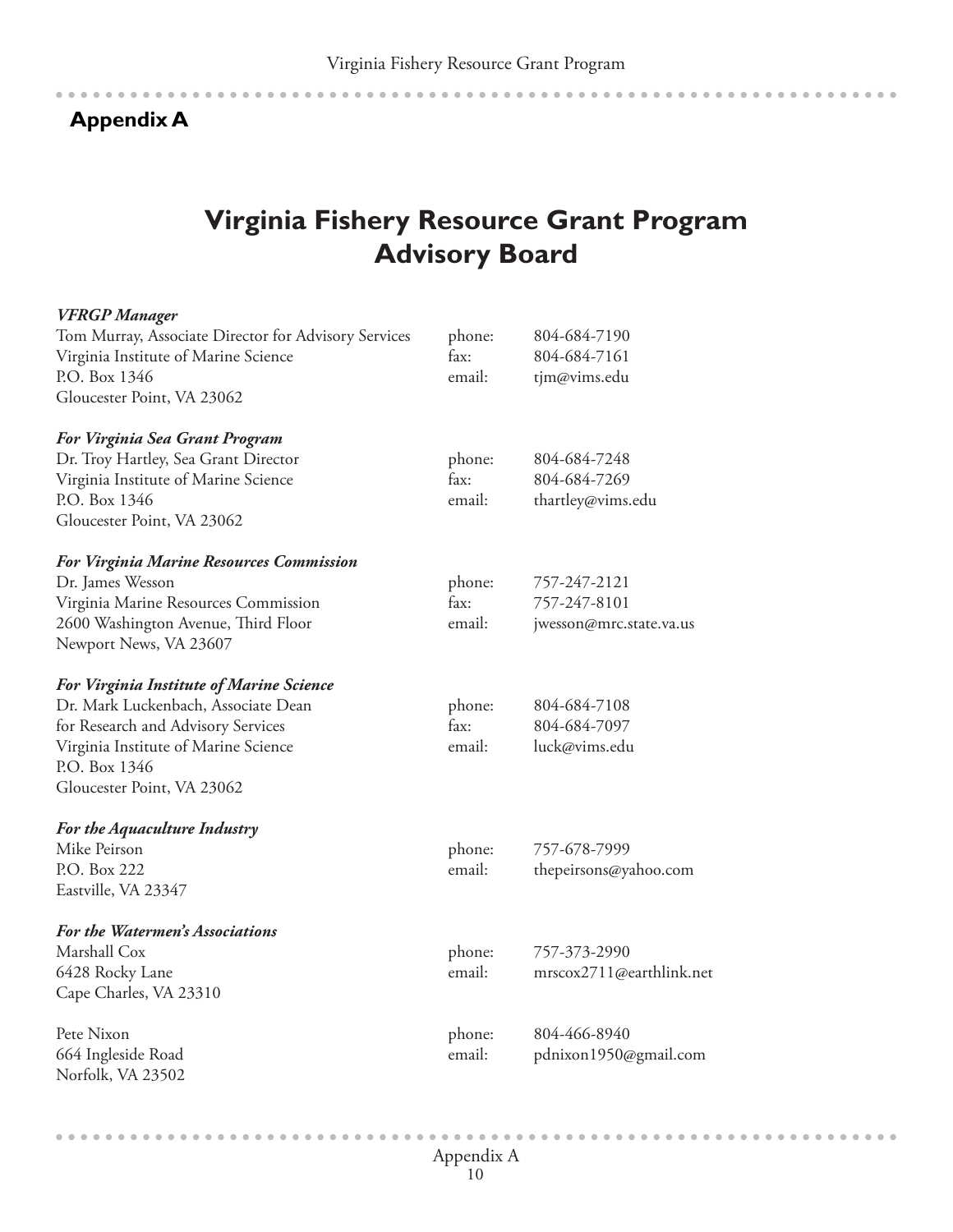# **Appendix B**

# **Sample VFRGP News Release**

#### **For More Information, Contact:**

Dianne Roberts Virginia Institute of Marine Science Virginia Sea Grant Marine Advisory Program P.O. Box 1346 Gloucester Point, VA 23062 Phone (804) 684-7173 Fax (804) 684-7161 http://www.vims.edu/adv/frg/

# **N E W S R E L E A S E**

**December 1, 2014**

#### **MEETINGS FOR VIRGINIA WATERMEN TO LEARN ABOUT GRANTS AVAILABLE**

The VIMS Advisory Services is accepting applications to compete for funding as part of the Virginia Fishery Resource Grant Program (VFRGP). The Virginia Legislature created the Fishery Resource Grant Program to "protect and enhance the Commonwealth's coastal fishery resource through the awarding of grants."

Basic to the program is the belief that people in the commercial fishing industry often have valid ideas to enhance and protect fisheries, but may lack the financial resources to experiment with innovations. The Fishery Resource Grant Program invests in such ideas generated by the fishing public through fair and competitive methods.

The legislation established four priority areas for funding as follows:

- • **New Fisheries Equipment and Gear** focus on the development of less environmentally destructive gear, bycatch reduction, and more effective ways to handle catch.
- **Environmental Pilot Studies** focus on ways to restore damaged habitat, create new habitat, prevent habitat impairment, or reduce impact from fishing or aquaculture activities.
- Aquaculture/Mariculture focus on ways to develop criteria and assessment for permits, increase return from investment in culture activities, or introduce new species to the existing aquaculture list to broaden participation in commercial aquaculture.
- • **Seafood Technology and Utilization** develop value-added products from existing production, the utilization of underused or new fishery resources, develop models for total quality system management programs, or increase returns in the seafood industry by improving packaging and handling.

**Eligibility** - To be eligible for funding under the Fishery Resource Grant Program, each proposal must substantially involve Virginians who are actively involved in a fishing industry (which is defined as persons involved in commercial activities relating to fishery resources, aquaculture/mariculture, or the processing or handling of fishery products).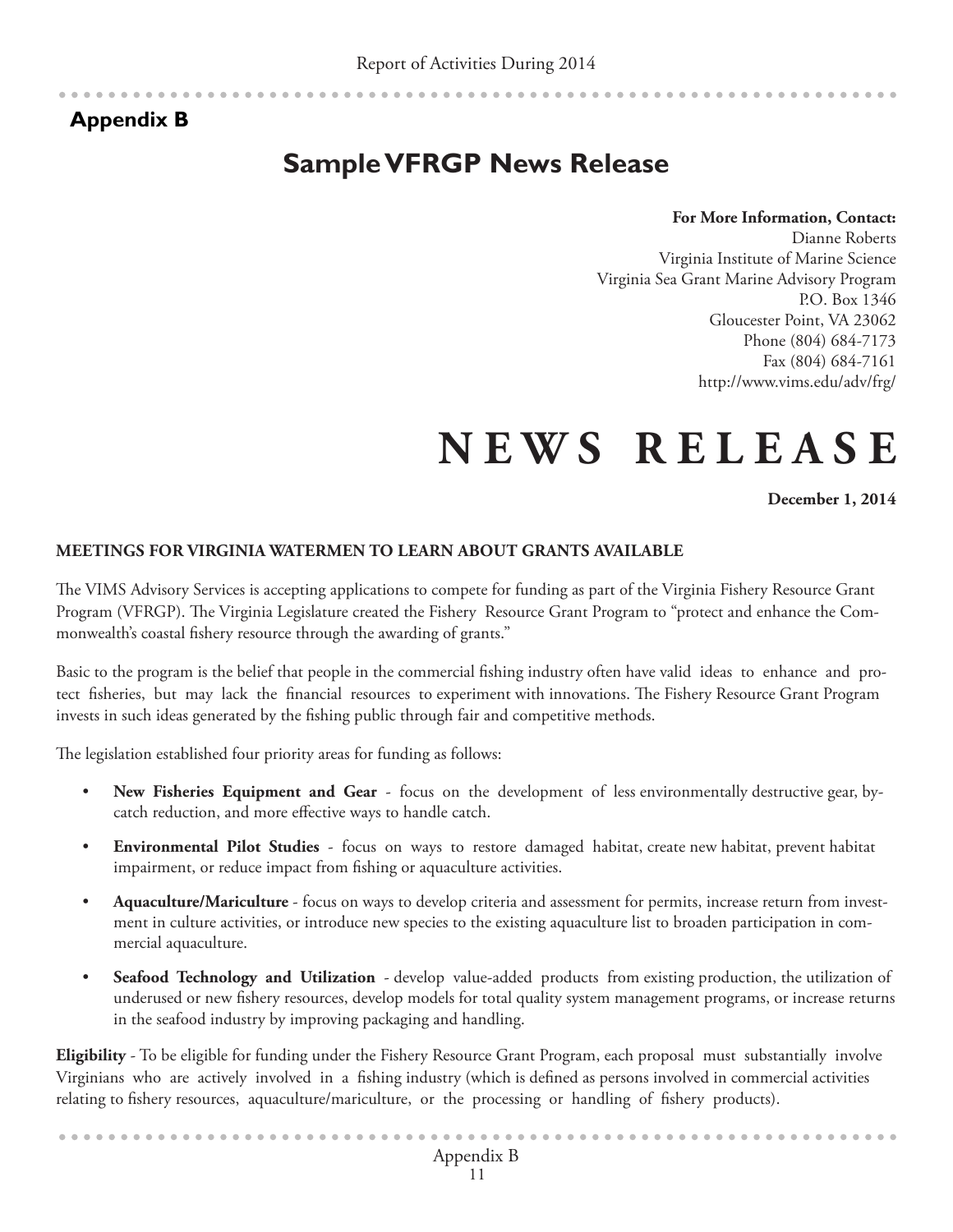Proposals submitted by persons not involved in a fishing industry must have 1) substantial involvement of Virginia fishers as defined above, and 2) include written endorsements from persons or organizations representing fishing industries supporting the project. The work can involve both inshore and offshore fisheries. All proposals submitted within the limits of the Guidelines for Submission will be accepted and reviewed for technical merit and the ability to address one or more of the specific priorities listed above.

**Proposal Submission** - To be considered for funding in this solicitation, a signed application must be postmarked no later than January 31, 2015. Mailed copies should be sent to: **Tom Murray, VFRGP Manager, Marine Advisory Program, Virginia Institute of Marine Science, P.O. Box 1346, Gloucester Point, Virginia 23062. No applicant may submit more than 2 proposals for this cycle.** Faxed or electronic proposals will not be considered.

A series of workshops will be held to explain the grants program, including eligibility and funding priorities, how to complete the application form, and where to go for more help when developing a grant proposal package. The time and location of these workshops are listed below:

> **Tuesday, December 16, 2014 from 6:00 to 8:00 pm Classroom 150, Eastern Shore Community College 29300 Lankford Highway Melfa, VA 23410**

## **Wednesday, December 17, 2014 from 6:00 to 8:00 pm Director's Conference Room, Watermen's Hall, VIMS Campus 1375 Greate Road Gloucester Point, VA 23062**

The Request for Proposals and application forms are available on-line at: http://www.vims.edu/adv/frg. To request a copy of the application package contact Dianne Roberts at (804) 684-7173.

###

----------------------

........................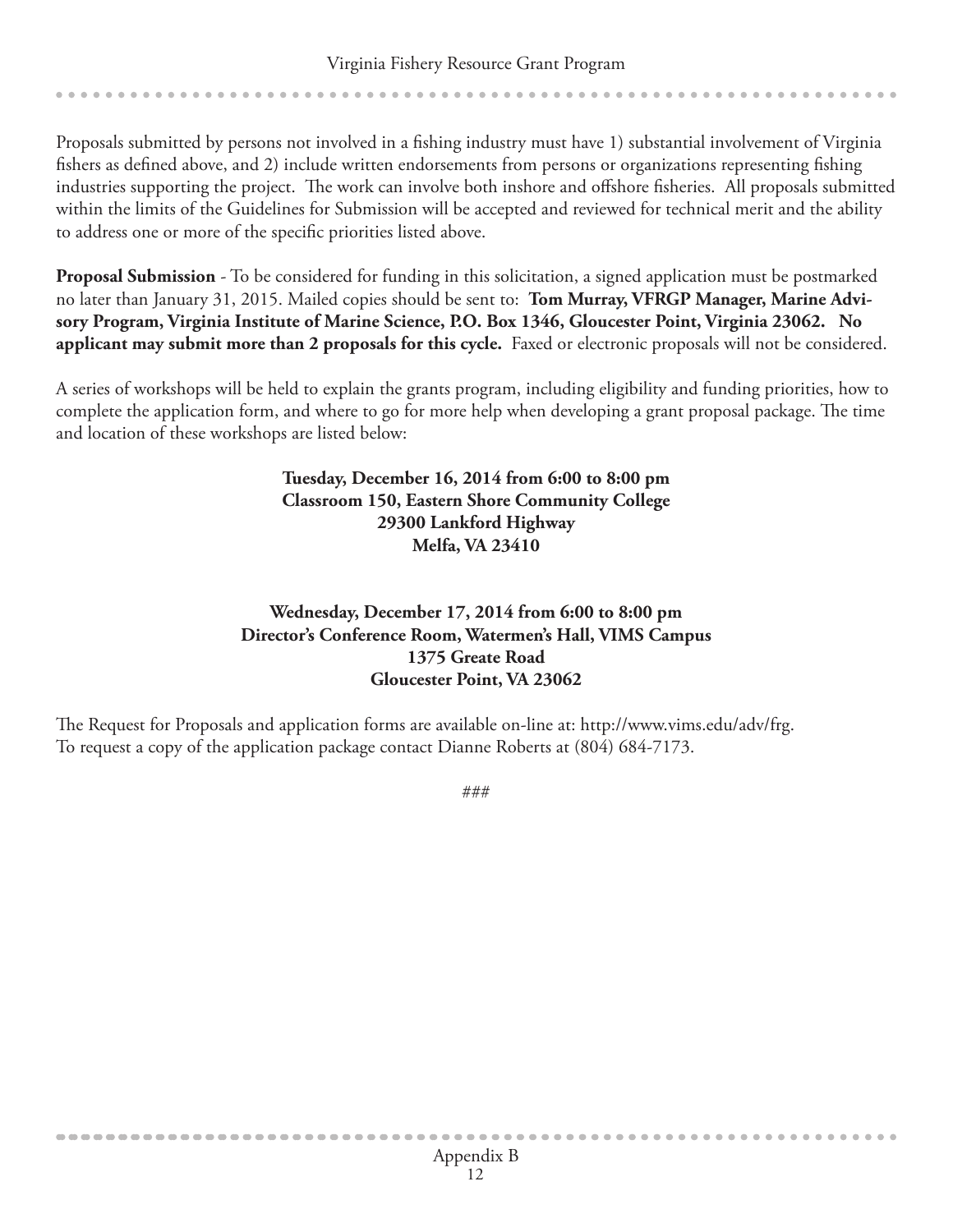# **Appendix C**

----------

# **Virginia Fishery Resource Grant Program Request for Proposals**

**Virginia Fishery Resource Grant Program Request for Proposals (RFP) November 2014 http://www.vims.edu/adv/frg**

# *Proposals will be accepted from January 5, 2015 – January 31, 2015*

The Marine Advisory Program (MAP) at the Virginia Institute of Marine Science (VIMS) is accepting applications to compete for funding as part of the Virginia Fishery Resource Grant Program (VFRGP). The Virginia Legislature created the Fishery Resource Grant Program to "protect and enhance the Commonwealth's coastal fishery resource through the awarding of grants" in four areas: 1) new marine fisheries equipment or gear; 2) environmental pilot studies on issues including water quality and fisheries habitat; 3) aquaculture or mariculture of marine-dependent species; and 4) seafood technology.

A basic principle of the VFRGP is that people in the industry often have valid ideas for enhancing and protecting fisheries, but they lack the financial resources to experiment with innovations. The VFRGP invests in ideas generated by the fishing public through fair and competitive methods.

The legislation established the four priority areas noted above. Specific priorities within the four topic areas have been approved by the VFRGP Advisory Board and are noted below. All proposals submitted within the limits of the Guidelines for Submission will be accepted and reviewed for technical merit and the ability to address one or more of the specific priorities listed.

**New Fisheries Equipment and Gear** – This priority area seeks proposals that focus on the development of less environmentally destructive gear, bycatch reduction, improvements in gear selectivity, more effective ways to handle catch and the development of information leading to fishery management plans for key species and groups.

**Environmental Pilot Studies** – This priority area seeks proposals that focus on ways to restore damaged habitat, create new habitat, prevent habitat impairment or reduce impact from fishing or aquaculture activities.

**Aquaculture/Mariculture** – This priority area seeks proposals that focus on ways to develop criteria and assessment for permits, increase return from investment in culture activities or introduce new species to the existing aquaculture list to broaden the participation in commercial aquaculture.

**Seafood Technology and Utilization** – This priority area seeks proposals that develop value-added products from existing production, the utilization of underused or new fishery resources, develop models for total quality system management programs or increase returns in the seafood industry by improving packaging and handling.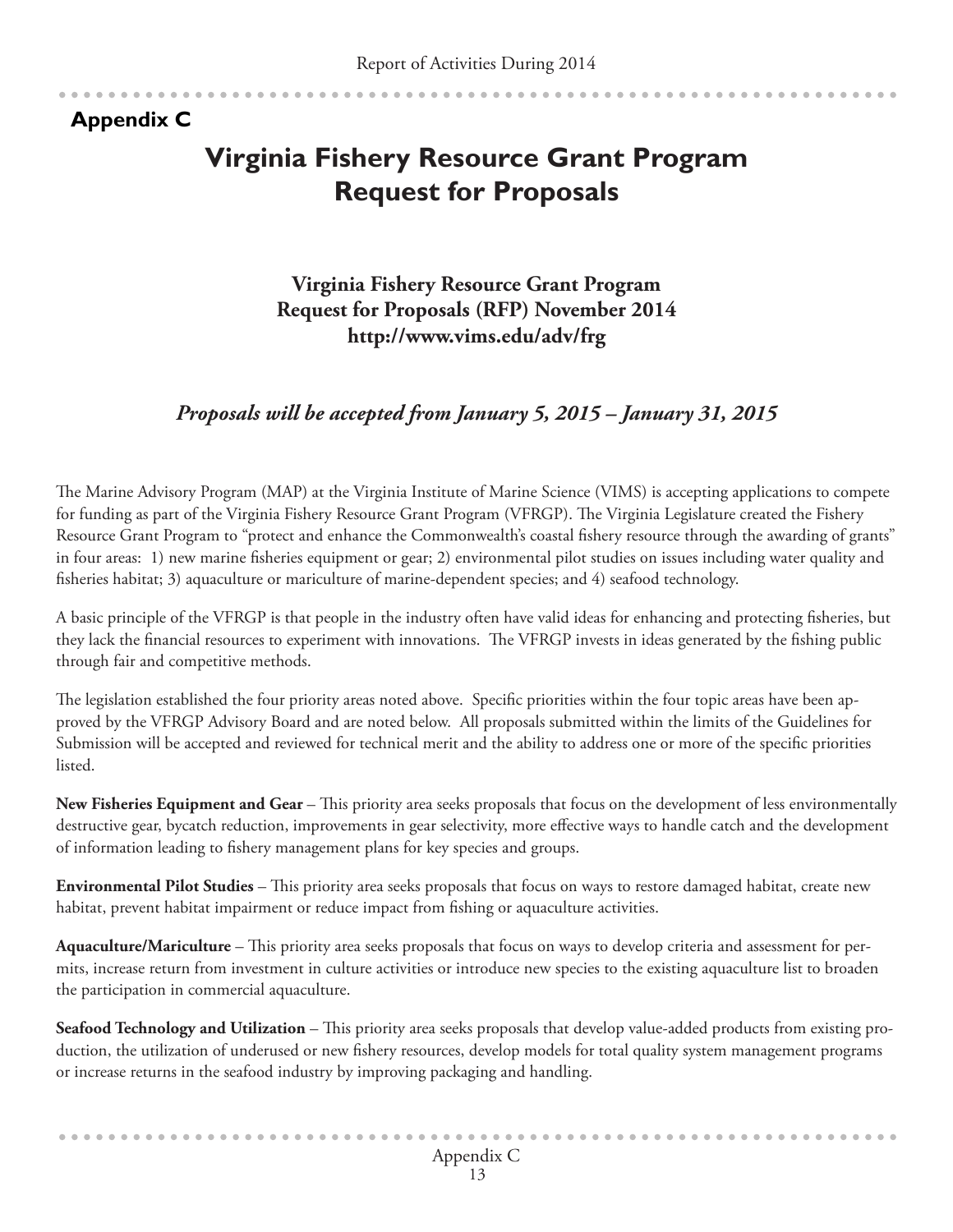## **Eligibility**

To be eligible for funding under the VFRGP, each proposal must substantially involve Virginians who are actively involved in a fishing industry (defined as persons involved in commercial activities relating to fishery resources, aquaculture/mariculture or the processing or handling fishery products). Proposals submitted by persons not involved in a fishing industry must have 1) substantial involvement of Virginia fishers as defined above and 2) written endorsements from persons or organizations representing fishing industries supporting the project.

#### **Proposal Development**

Competitive proposals are developed through discussions of ideas and partnering with interested groups and experts. Every applicant should consult with experts in the targeted priority area(s) and, where appropriate, develop a team of fishers and scientists to conduct the work. VIMS MAP specialists can help assemble a team. Non-fishers could improve chances of funding by collaborating with persons in a fishing industry for proposal development and design and by involving fishers in the execution of the study. VIMS MAP will be responsible for determining the eligibility of each proposal.

#### **Application Forms**

The application form at the end of this notice provides an outline for the proposal and additional pages should be used for providing information in the sections listed. Applicants should pay particular attention to items 12-17. These sections should describe the problem and rationale for proposing the research project (12), present the goals and objectives and the proposed work (13) and describe the work that is to be performed to meet the objectives (14). The next three sections should explain how the information gained from the work will help resolve the problem described (15), how the information developed will be transferred to others (16; please note that it is not enough to say the data will be given to VMRC or another agency) and who will be responsible for doing the work (17; letters confirming participation should be obtained from all cooperators).

A series of workshops will be held to explain the grant program, including eligibility and funding priorities, how to complete the application form and where to go for more help when developing a grant proposal package. The time and location of these workshops will be announced through press releases to the media and in selected newsletters. The workshop schedule is also included in this announcement.

#### **Proposal Submission**

To be considered for funding in this solicitation, a signed application must be delivered or postmarked no later than 5:00 pm, January 31, 2015. Mailed copies should be sent to: Tom Murray, VFRGP Manager; Marine Advisory Program, Virginia Institute of Marine Science, P.O. Box 1346, Gloucester Point, VA 23062. **No applicant may submit more than 2 proposals for this cycle.** Faxed or electronic proposals will not be accepted.

To ensure competitive project selections, VFRGP will subject all proposals to a series of reviews by a panel of experts from outside of Virginia. The VFRGP Advisory Board (see appended list of Advisory Board members) will also provide proposal evaluations to the selection process. VFRGP will make proposal selection decisions and funding agreements will generally be effective during the second calendar quarter of 2015.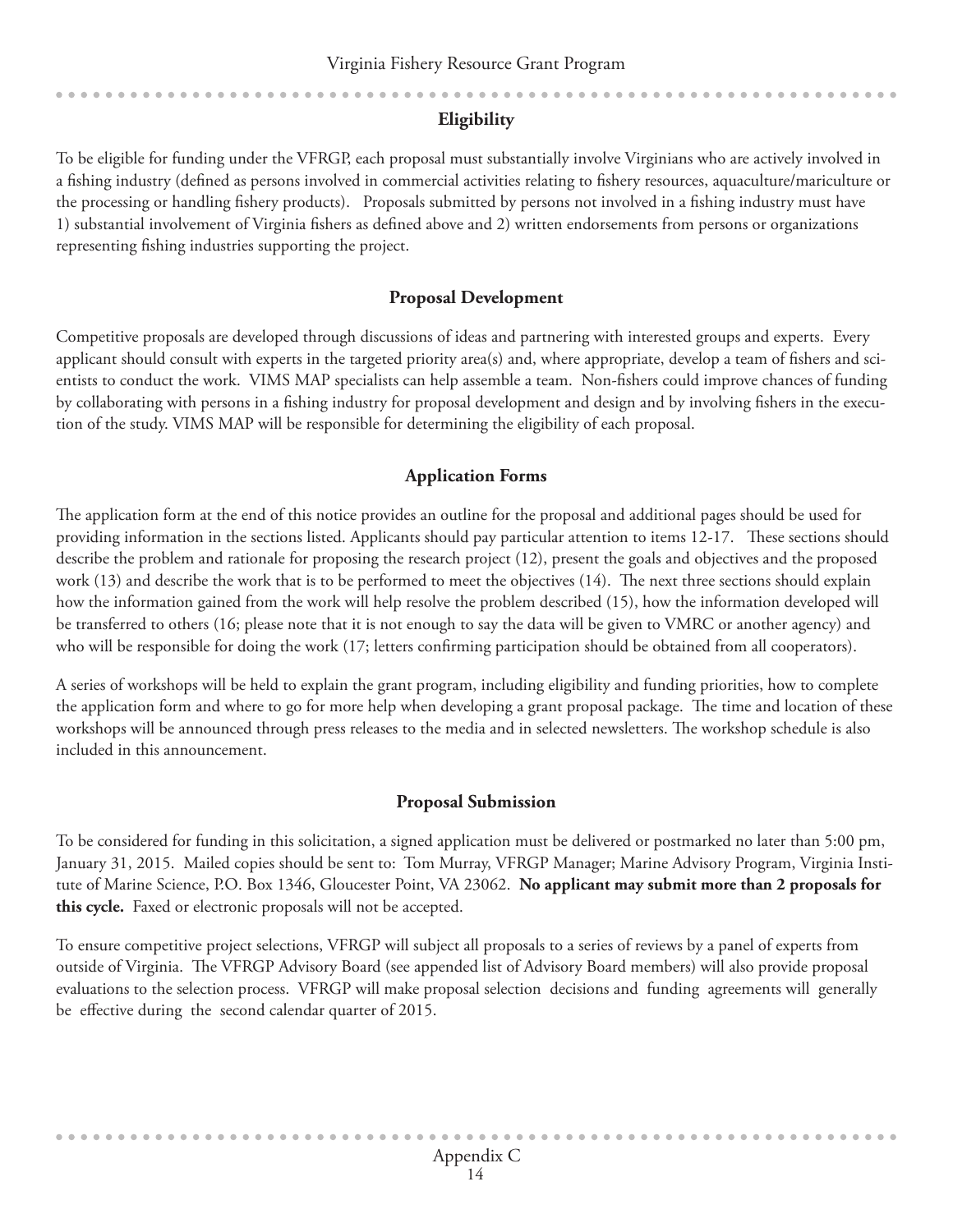#### **Funding Priorities**

The following list of potential research ideas has been reviewed and approved by the VFRGP Advisory Board and is provided as suggestions of the types of subjects that could be appropriate for proposals to the VFRGP. These are not intended as a complete listing of all possible projects; nor are the topics listed in order of importance. All proposals received by the submission deadline will receive equal treatment during the review process.

Potential research topics or issues include but are not limited to the following:

#### **I. Inshore and Offshore Harvesting Sector Studies**

- 1. Reduce bycatch by technology development and education.
- 2. Develop "environmentally friendly" gear.
- 3. Develop more effective/efficient mechanisms for handling catch.
- 4. Develop and evaluate mechanisms to release fish to increase their survival.
- 5. Determine amounts of hook-and-release mortality for important recreational species.
- 6. Increase efficiency/economic return of fishing.
- 7. Develop bait and bait substitutes.
- 8. Develop species-specific gear.
- 9. Develop information leading to Fishery Management Plans for key species and groups.
- 10. Develop new gear and/or improve current gear and/or document catch per unit effort (CPUE).
- 11. Develop gear to improve selectivity of target species.

#### **II. Environmental Pilot Studies**

- 1. Develop mechanisms to restore damaged habitat or create new habitat.
- 2. Develop mechanisms to prevent habitat impairment.
- 3. Reduce habitat impact from fishing activities.
- 4. Develop recycling and collection programs for used fishing or aquaculture gear.
- 5. Develop ways to monitor and evaluate habitat alterations or the impacts of aquaculture practices such as moving of seaside shellfish to the bayside.
- 6. Determine environmental impact of fishing and processing activities.
- 7. Assess effects of water quality and habitat alteration on fisheries production.

#### **III. Aquaculture/Mariculture**

- 1. Increase return from investment in culture activities including the development of mechanical planting and harvesting technologies.
- 2. Examine the potential for culture of new species and/or deep-water culture techniques for existing species such as clams and oysters.
- 3. Determine environmental impacts of aquaculture operations.
- 4. Improve the efficiency of growth, feeding and nutrition.
- 5. Demonstrate the best husbandry practices for potential growers.
- 6. Develop mechanisms for a network for technical monitoring of waters for levels of spat fall, food, predators, etc.
- 7. Market research for aquaculture products.
- 8. Develop parameters for apprentice program and training for career aquaculturists.
- 9. Assess feasibility of augmenting commercially and recreationally important species through hatchery release.
- 10. Assess regulations that impact aquaculture/mariculture such as submerged aquatic vegetation protection.
- 11. Assess the potential of shellfish aquaculture to enhance wild populations.
- 12. Provide the opportunity for watermen, including minorities, to diversify their businesses through aquaculture.

...............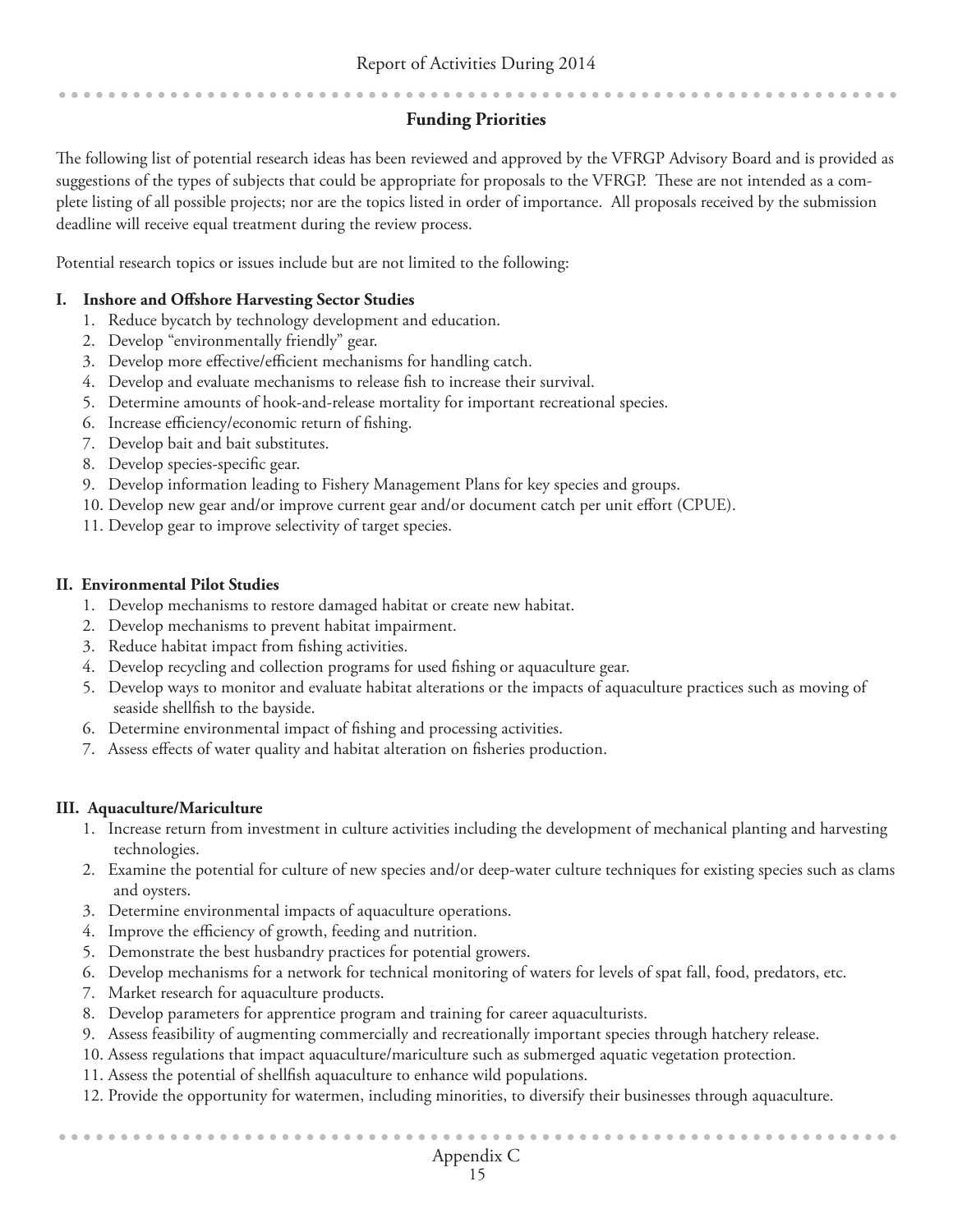#### **IV. Seafood Technology particularly as it provides value added to the Commercial Blue Crab Fishery**

- 1. Develop value-added products from existing or potential production.
- 2. Increase returns in the seafood industry by improving packaging and handling.
- 3. Develop models for total quality system management programs.
- 4. Develop improvements in product quality.
- 5. Develop mechanisms for reducing effluents and the environmental impacts.
- 6. Develop alternative uses for processing byproducts.

#### **Contacts**

If you have an idea for a project, you may contact the following VIMS MAP specialists for assistance in writing your proposal or to request additional information. These people can also direct you to a research scientist who has expertise related to your project topic.

#### *VIMS MAP contacts include:*

| Tom Murray    | 804-684-7190 | MAP Director, Marine Business               |
|---------------|--------------|---------------------------------------------|
| Bob Fisher    | 804-684-7168 | Commercial Fisheries/Seafood Technology     |
| Karen Hudson  | 804-684-7742 | Commercial Shellfish Aquaculture Specialist |
| Dan Sennett   | 804-684-7669 | Finfish Aquaculture                         |
| David Rudders | 804-684-7531 | Data Collection/Analysis                    |

 $\sim$  $\sim$  $\sim$  $\sim$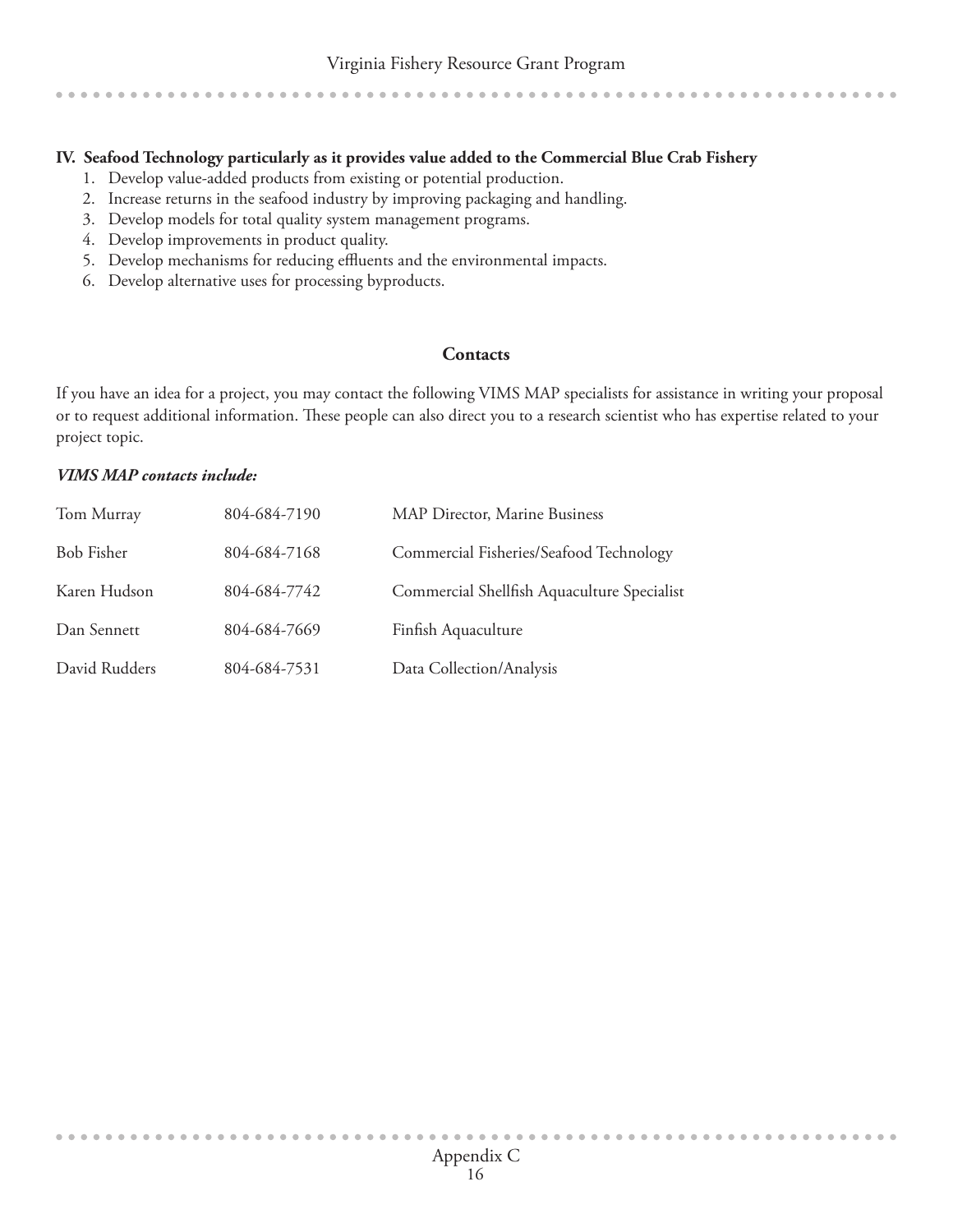# **Virginia Fishery Resource Grant Program - Application Workshops**

Two workshops will be held to explain the VFRGP, including eligibility and funding priorities, how to complete the application form and where to go for more help when developing a grant proposal package. The time and location of these workshops is listed below:

> *Tuesday, December 16, 2014 6:00 to 8:00 pm Eastern Shore Community College (Classroom 150) 29300 Lankford Highway Melfa, VA 23410*

*Wednesday, December 17, 2014 6:00 to 8:00 pm Virginia Institute of Marine Science (Director's Conference Room, Watermen's Hall) 1375 Greate Road Gloucester Point, VA 23062*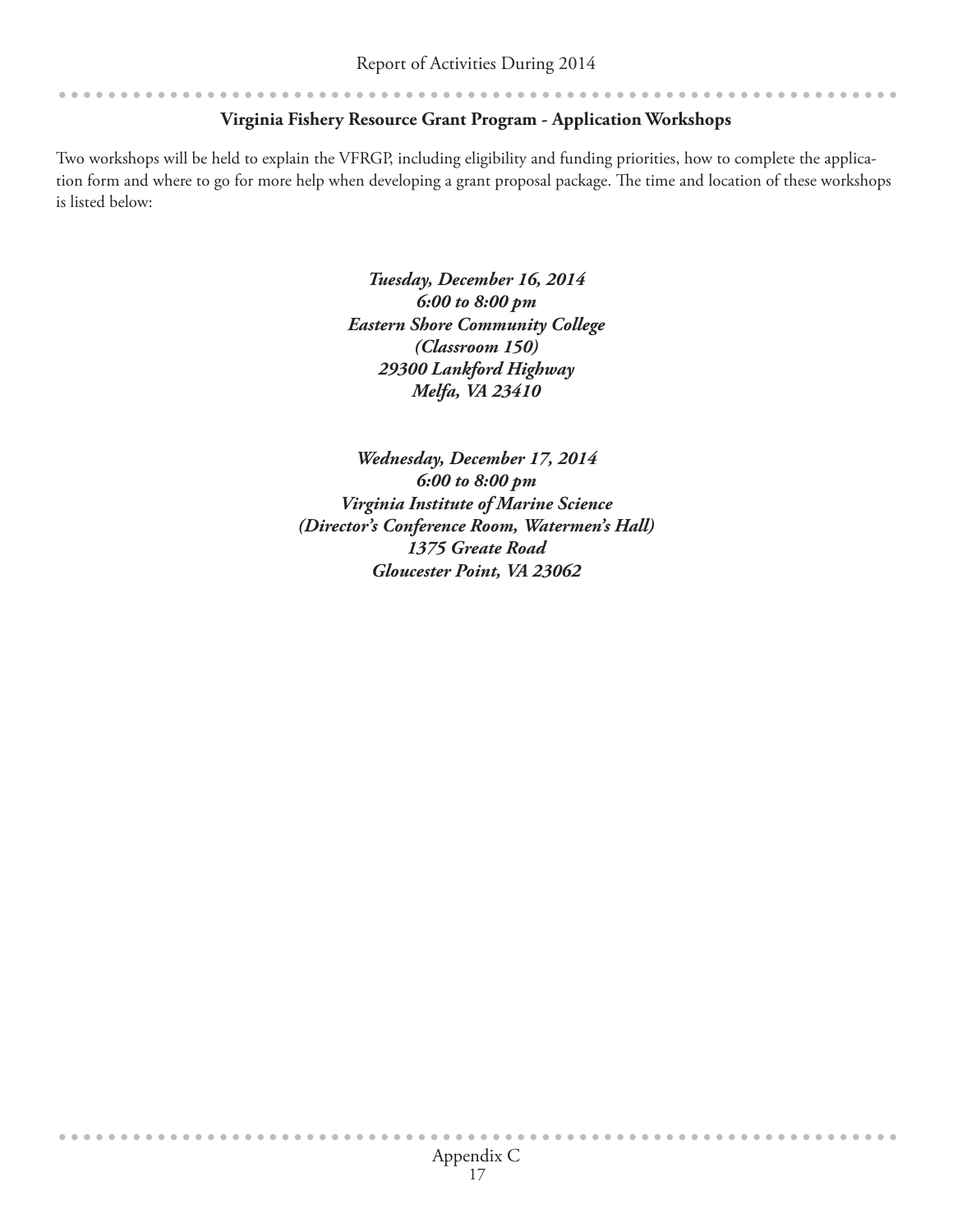$-0.00$ 

 $\sim$ 

 $\bullet$ 

# **Appendix**

 $\Delta$ 

 $\sim$ 

 $\sim$  $\sim$   $\sim$ 

#### **Virginia Fishery Resource Grant Program – Advisory Board**

| <b>VFRGP</b> Manager                                 |        |                          |
|------------------------------------------------------|--------|--------------------------|
| Tom Murray, Associate Director for Advisory Services | phone: | 804-684-7190             |
| Virginia Institute of Marine Science                 | fax:   | 804-684-7161             |
| P.O. Box 1346                                        | email: | tjm@vims.edu             |
| Gloucester Point, VA 23062                           |        |                          |
| <b>For Virginia Sea Grant Program</b>                |        |                          |
| Dr. Troy Hartley, Sea Grant Director                 | phone: | 804-684-7248             |
| Virginia Institute of Marine Science                 | fax:   | 804-684-7269             |
| P.O. Box 1346                                        | email: | thartley@vims.edu        |
| Gloucester Point, VA 23062                           |        |                          |
| <b>For Virginia Marine Resources Commission</b>      |        |                          |
| Dr. James Wesson                                     | phone: | 757-247-2121             |
| Virginia Marine Resources Commission                 | fax:   | 757-247-8101             |
| 2600 Washington Avenue, Third Floor                  | email: | jwesson@mrc.state.va.us  |
| Newport News, VA 23607                               |        |                          |
| For Virginia Institute of Marine Science             |        |                          |
| Dr. Mark Luckenbach, Associate Dean                  | phone: | 804-684-7108             |
| for Research and Advisory Services                   | fax:   | 804-684-7097             |
| Virginia Institute of Marine Science                 | email: | luck@vims.edu            |
| P.O. Box 1346                                        |        |                          |
| Gloucester Point, VA 23062                           |        |                          |
| <b>For the Aquaculture Industry</b>                  |        |                          |
| Mike Peirson                                         | phone: | 757-678-7999             |
| P.O. Box 222                                         | email: | thepeirsons@yahoo.com    |
| Eastville, VA 23347                                  |        |                          |
| For the Watermen's Associations                      |        |                          |
| Marshall Cox                                         | phone: | 757-373-2990             |
| 6428 Rocky Lane                                      | email: | mrscox2711@earthlink.net |
| Cape Charles, VA 23310                               |        |                          |
| Pete Nixon                                           | phone: | 804-466-8940             |
| 664 Ingleside Road                                   | email: | pdnixon1950@gmail.com    |
| Norfolk, VA 23502                                    |        |                          |

. . . . . . . . . .

 $\Delta$  $\overline{a}$   $\sim$  $\overline{a}$  $\sim$  $\triangle$  $\blacksquare$  $\sim$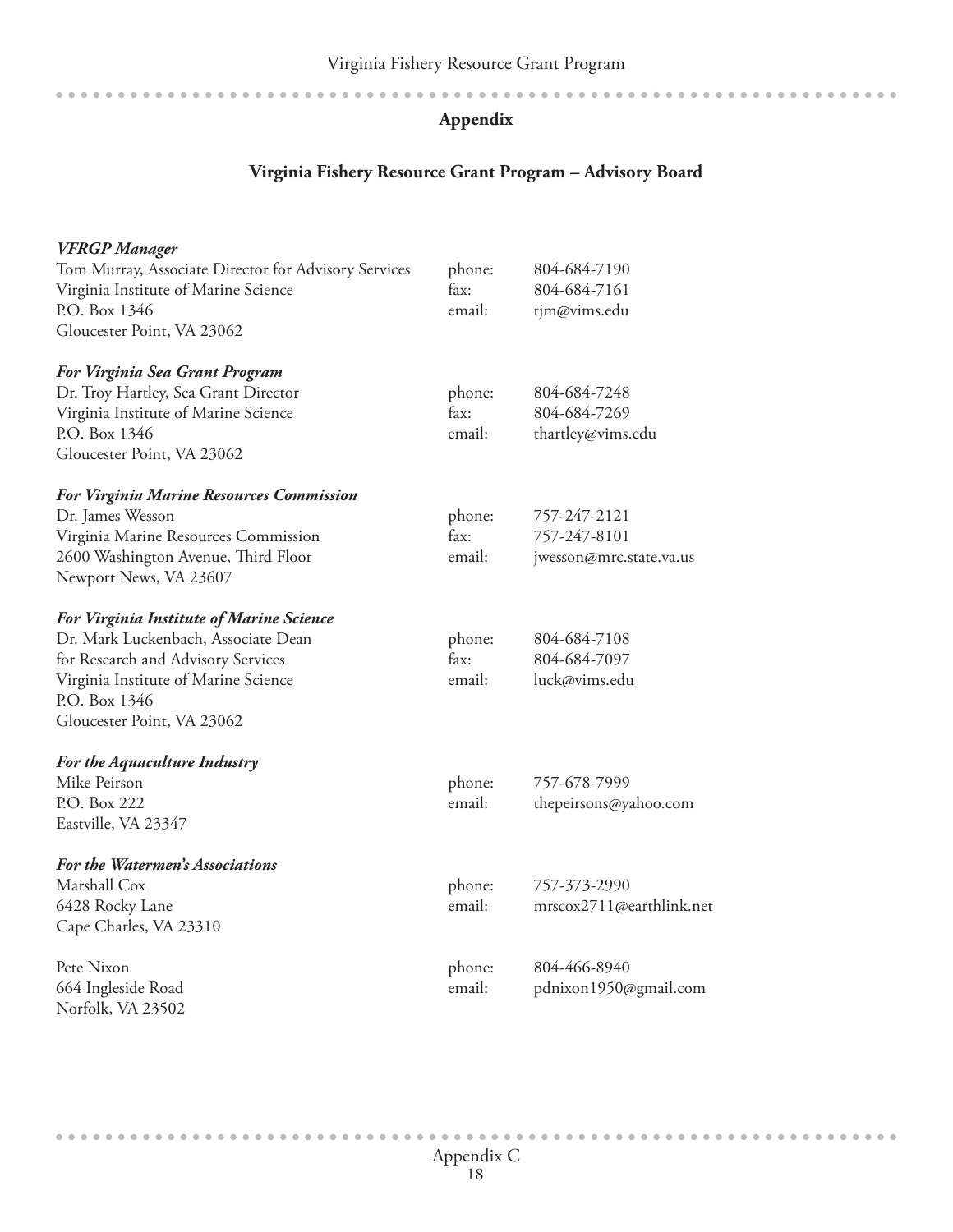$\alpha$  ,  $\alpha$ 

| Virginia Fishery Resource Grant Program |
|-----------------------------------------|
| Application                             |

|    | 1. Project title: |  |  |
|----|-------------------|--|--|
|    |                   |  |  |
|    |                   |  |  |
|    |                   |  |  |
| 5. |                   |  |  |
|    |                   |  |  |
|    |                   |  |  |
|    |                   |  |  |
|    |                   |  |  |
|    |                   |  |  |
|    |                   |  |  |
|    |                   |  |  |

11. Other project participant(s), affiliation, address and phone:

*[Note: Use additional pages as needed to respond to the items below.]*

12. Give a brief summary of the situation or problem to be addressed.

 $\overline{a}$  $\Delta$  $\sim$  $\sim$  $\Delta$  $\Delta$  $\Delta$  $\overline{a}$  $\overline{a}$  $\overline{a}$  $\sim$  $\Delta$  $\overline{a}$  $\overline{a}$  $\overline{a}$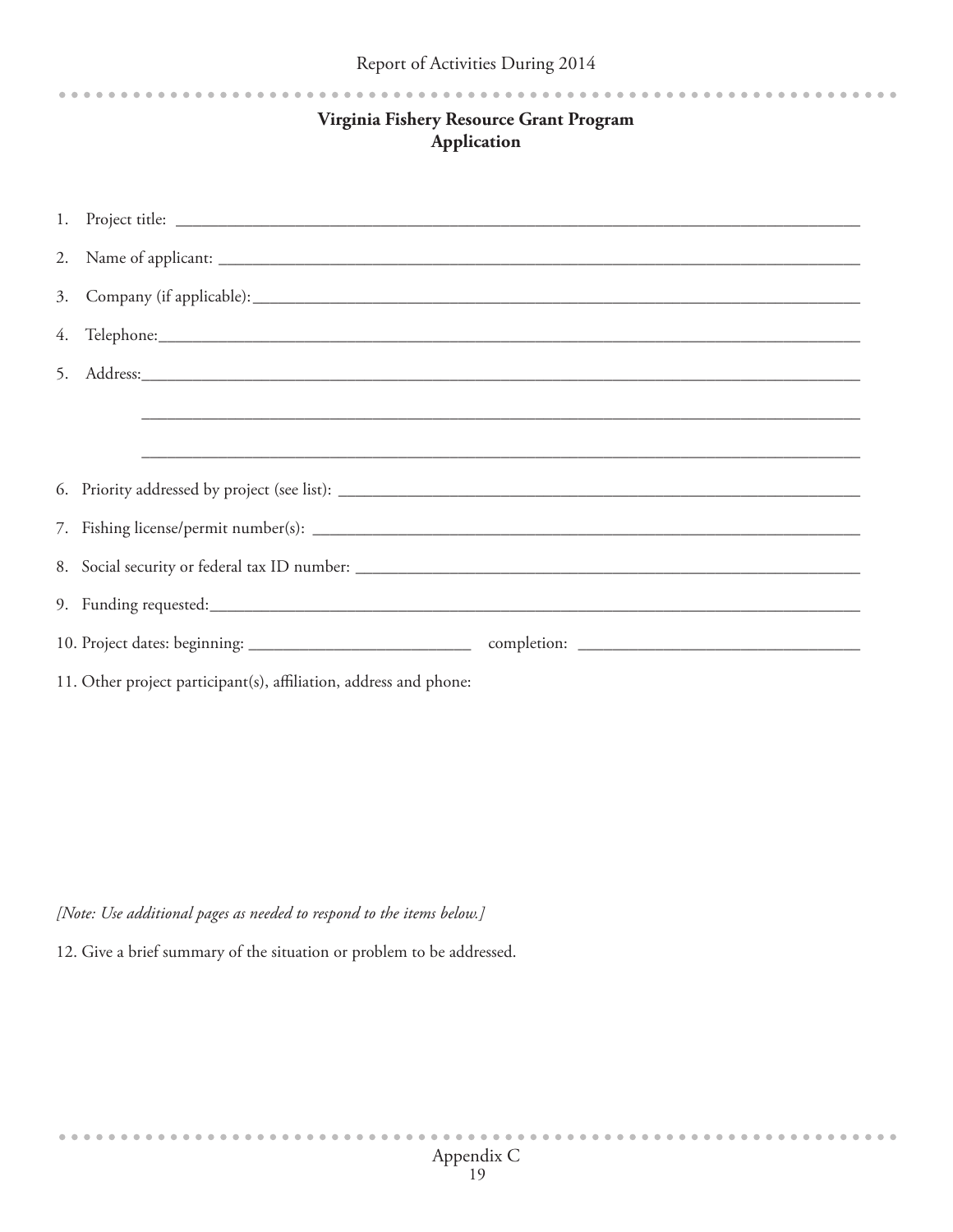13. What is the purpose (objectives) of the project?

 $\bullet$   $\bullet$   $\bullet$ 

14. What work do you intend to do, and how do you plan to accomplish it?

15. Explain how the expected results will address the problem and/or enhance fishery resources.

16. Explain how the expected results will be made available to the fishing industry.

17. Briefly outline who will be responsible for each aspect of the work plan (attach letters from cooperators outlining their participation).

18. Briefly summarize the qualifications of each participant.

 $\sim$   $\sim$   $\sim$   $\sim$ 

 $\Delta$ 

 $\sim$ 

 $\overline{a}$  $\overline{a}$  $\overline{a}$   $\overline{a}$  $\overline{a}$  $\blacksquare$  $\overline{a}$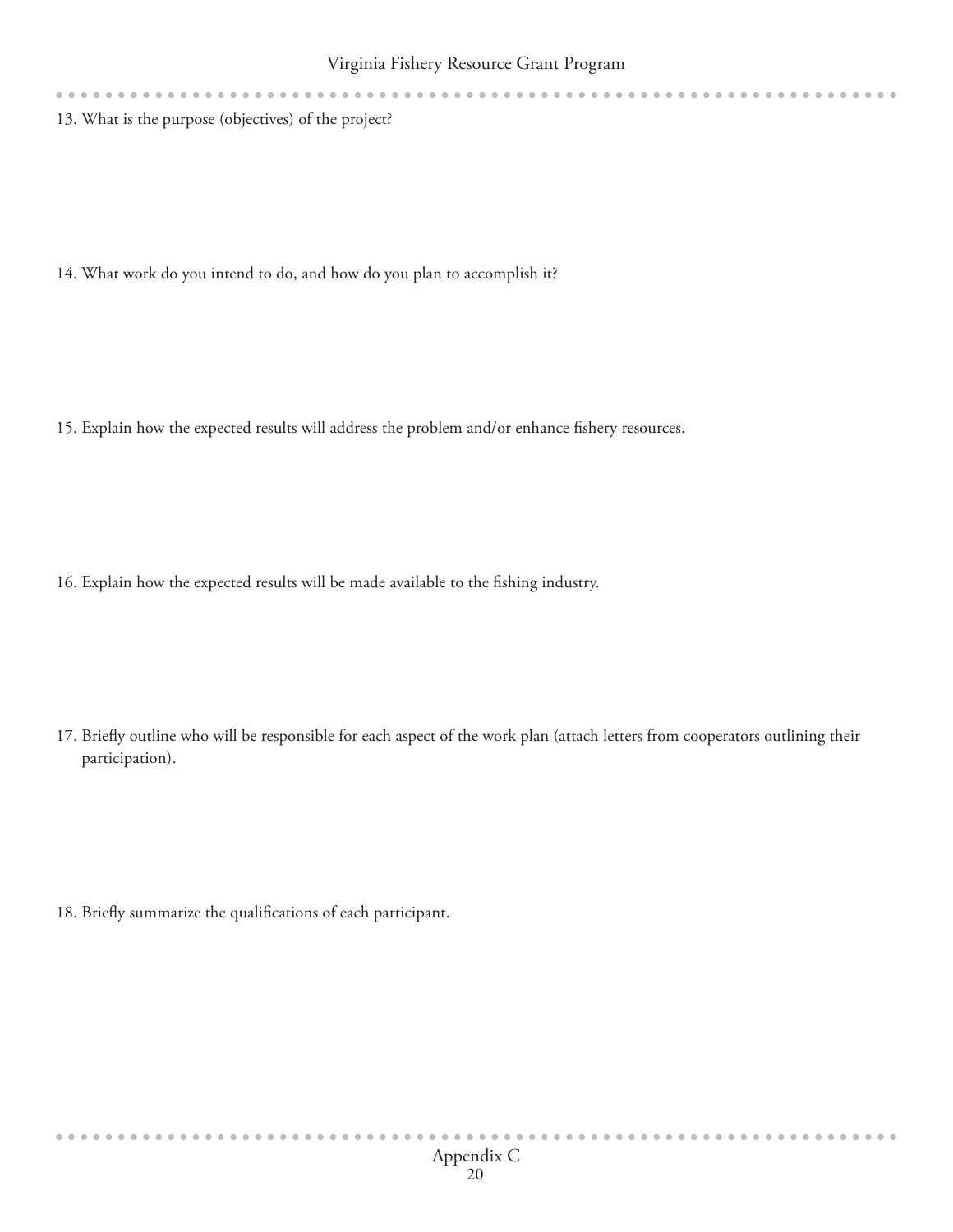19. Provide project budget and cost justification.

 $\sim$ 

 $\begin{array}{cccccccccccccc} \bullet & \bullet & \bullet & \bullet & \bullet & \bullet & \bullet \end{array}$ 

| <b>ITEM/CATEGORY</b>                                  | <b>AMOUNT</b> |
|-------------------------------------------------------|---------------|
| Personnel Costs (time x unit cost)<br>a.              |               |
| Travel (trip or mileage x unit cost)<br>$\mathbf b$ . |               |
| Supplies<br>$C_{\star}$                               |               |
| Equipment (items more than \$500)<br>d.               |               |
| Contractual Services (itemize)<br>e.                  |               |
| f.<br>Other Costs (itemize)                           |               |
|                                                       |               |
|                                                       |               |
|                                                       |               |
| <b>Total Project Costs</b><br>g.                      |               |

20. Provide budget item justification and/or explanations.

Applicant Signature: \_\_\_\_\_\_\_\_\_\_\_\_\_\_\_\_\_\_\_\_\_\_\_\_\_\_\_\_\_\_\_\_\_\_\_\_\_\_\_\_\_\_\_\_\_\_\_\_\_\_\_\_\_ Date: \_\_\_\_\_\_\_\_\_\_\_\_\_\_\_\_\_

 $\sim$  $\sim$ 

 $\sim$ 

 $-0.00000$  $\sim$  $\Delta$  $\overline{a}$  $\overline{a}$  $\overline{a}$ 

 $\sim$  $\overline{a}$  $\overline{a}$  $\overline{a}$  $\blacksquare$  $\overline{a}$ 

 $\sim$ 

. . . . . . . . . . . . . . . .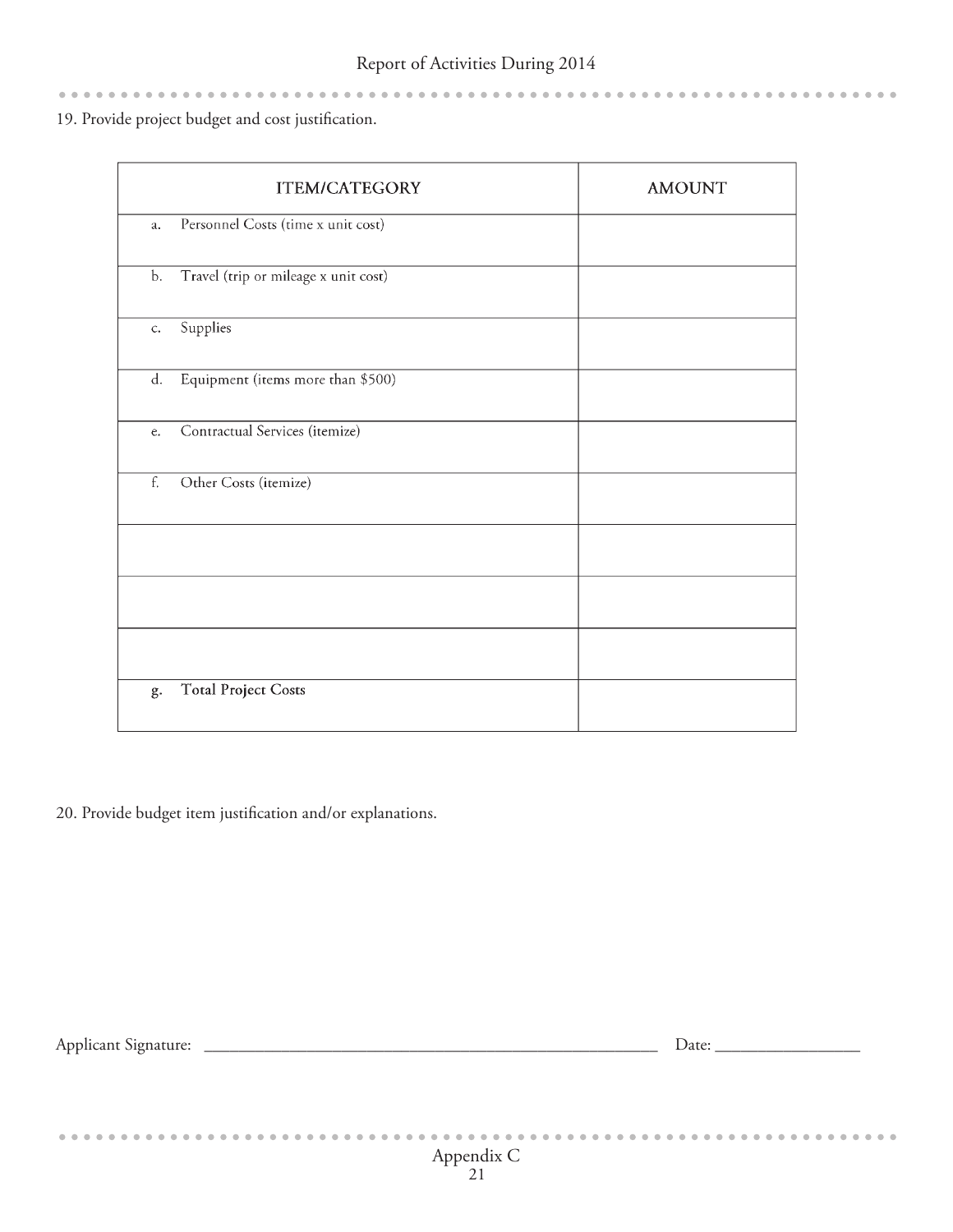### **Virginia Fishery Resource Grant Program Application Guidelines**

- 1. Provide a title that summarizes the project.
- 2. Give the full name of the applicant; it will be used to issue payments for the project.
- 3. Give the name of your company or corporation if applicable, or the institution of your employment. If self-employed, say so.
- 4. Applicant's complete telephone number including area code.
- 5. Mailing address for correspondence and mailing payments, etc.
- 6. Which priority are you addressing? The attached listing gives this year's priorities under the four- program areas equipment/gear, environment, aquaculture and seafood.
- 7. Give fishing license or permit number(s), if applicable.
- 8. Social security or federal ID number is required for grant payments.
- 9. Total amount of funding requested (see budget section).
- 10. Give the date that you plan to begin work and the date that we can expect a completion report.
- 11. List all other personnel involved in the project and their affiliation. This includes all those who have a major responsibility for some aspect of the work.

#### *\*\*Use additional pages as needed to fully answer items 12 through 18\*\**

- 12. Describe the nature of the situation or problem that your proposed work will address.
- 13. What is the purpose of your proposed work?
- 14. **This section is very important!** Please explain how, where and when you will conduct each work task. Explain how tests will be run and how the data will be analyzed. Describe the tests you plan to conduct, the surveys you will make and/or plans for making something. Your methodology must withstand questions about its validity and/or potential to yield the results you need to solve the purpose of your work (described in number 13 above).
- 15. Describe how the outcome of your proposed work will help address the problem described in number 12 above.
- 16. Describe how you plan to get the results of your work to other members of the fishing industry for their use. It is not enough to just discover something. It must also be usable. If you are going to rely on someone else to extend the results, be sure to have an agreement and arrange to cover those expenses.

 $\alpha$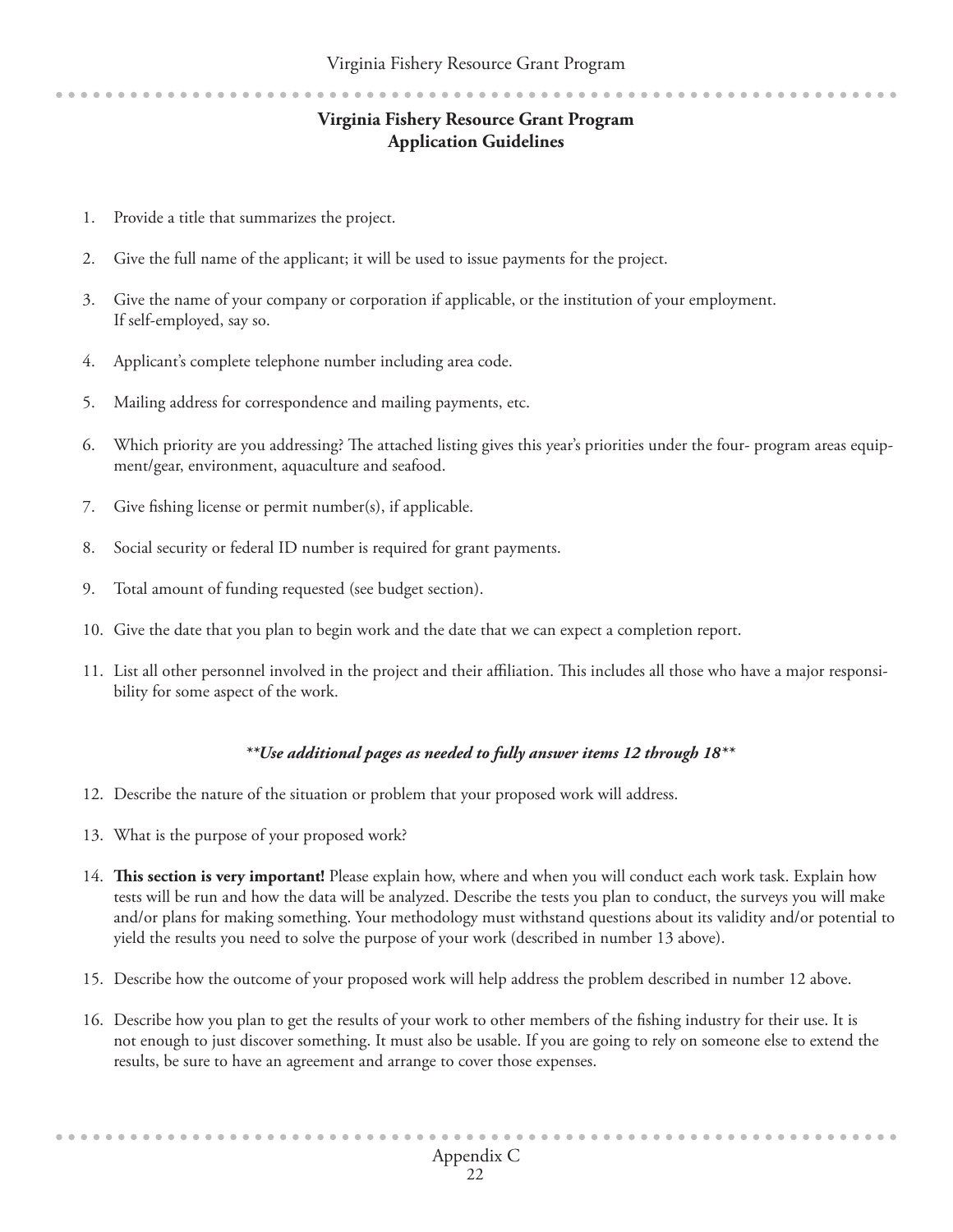- 17. Who is going to be responsible for what? Each participant (including the applicant) must be responsible for some part of the work. You must have letters of endorsement from other participants to confirm their participation in the project. For example, if personnel from VIMS will conduct the statistical analysis, then an agreement letter from VIMS is required.
- 18. Give a brief statement describing the experience of each participant and the applicant that qualifies them to do the tasks outlined above.
- 19. Carefully compute the funds needed (rounded to the nearest dollar) for all of the work described in the proposal. Be sure to include any subcontractors (budget item e.) for lab work, consultants, extension, services, etc. The funding for these grants does not permit indirect costs (overhead). Be sure to check your budget total figure.
- 20. Please justify the budget figures. For example: "We will need a deckhand for 150 hours @ \$7/hour," or "We will need to design and build a trawl that requires \$1,200 for materials," etc.
	- **Be sure to sign the application!** Applications without a dated signature will be rejected as incomplete.
	- **Mail the signed original to:** Tom Murray, VFRGP Manager, Advisory Services, Virginia Institute of Marine Science, P.O. Box 1346, Gloucester Point, VA 23062.
	- Applications must be postmarked no later than *January 31, 2015*. Applications may be delivered to the Advisory Services office in Gloucester Point only until 5:00 pm on January 31, 2015. **Late proposals will be returned to the applicant without being considered.**
	- If you need assistance completing the grant application, a resource list is available from Mrs. Dianne Roberts (phone: 804-684-7173; email: droberts@vims.edu). This RFP and application form is available at this website: http://www.vims.edu/adv/frg.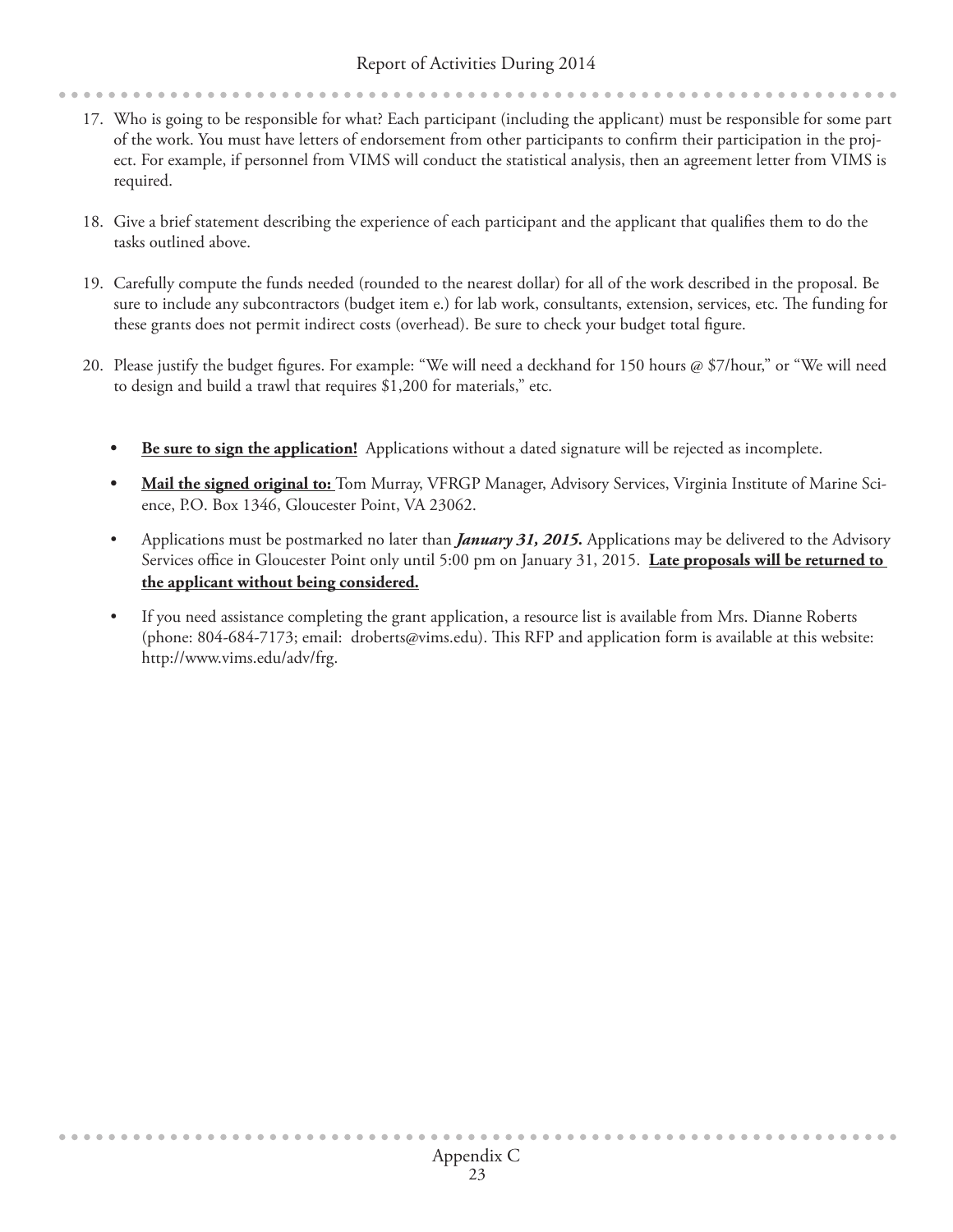# **Appendix D**

# **VFRGP Principles of Operation**

Authority: The Virginia Legislature ratified House Bill 1634 in 1999 providing funding to "protect and enhance the state's coastal fishery resources through the awarding of grants."

Administration: The program is administered by the Advisory Services Program at the Virginia Institute of Marine Science with input from an appointed Advisory Board. The Board, based upon rankings from reviews and consistent with priori- ties, will determine the grants to be awarded.

Priorities: The Advisory Board, with input from members of the fishing industry, develops priorities for each year in the following areas:

- 1. New fisheries equipment and gear;
- 2. Environmental pilot studies, including water quality and fisheries habitat;
- 3. Aquaculture/mariculture; and
- 4. Seafood technology.

Eligibility: Each proposal shall include substantial involvement of active Virginia persons involved in a fishing industry. The term "fishing industry" includes persons involved in commercial activities related to inshore and offshore fishery resources, aquaculture/mariculture, or handling of fishery products (i.e. seafood dealers and processors). A proposal generated by a person not involved in a fishing industry must have substantial involvement of Virginia fishers (as defined above) as well as written endorsements from persons or organizations representing fishing industries in support of the project.

Technical Assistance: Following the establishment of priorities by the Advisory Board, VIMS Advisory Services shall hold workshops at coastal locations to solicit applications and to assist persons involved in fishing industries in writing propos- als. A list of technical advisors will be available throughout the proposal writing process for assistance and participation.

Application: Applications must be completed based on the format provided for that purpose. Additional pages or supple- mental materials (diagrams, photos, etc.) are acceptable if they better explain the project. Applications may include techni- cal assistance as part of the project and funds may be budgeted to pay for this. Incomplete applications will not be accepted for consideration. Application forms listing information needed for a proposal are available from VIMS (see listing below for contact details).

Project Duration: Projects must reach conclusion within two years or less.

........................

Geographic Distribution: To the extent practicable, grant funding will be distributed to applicants within Virginia counties that border the Atlantic Ocean or Chesapeake Bay and its tributaries to the extent of tidal influence.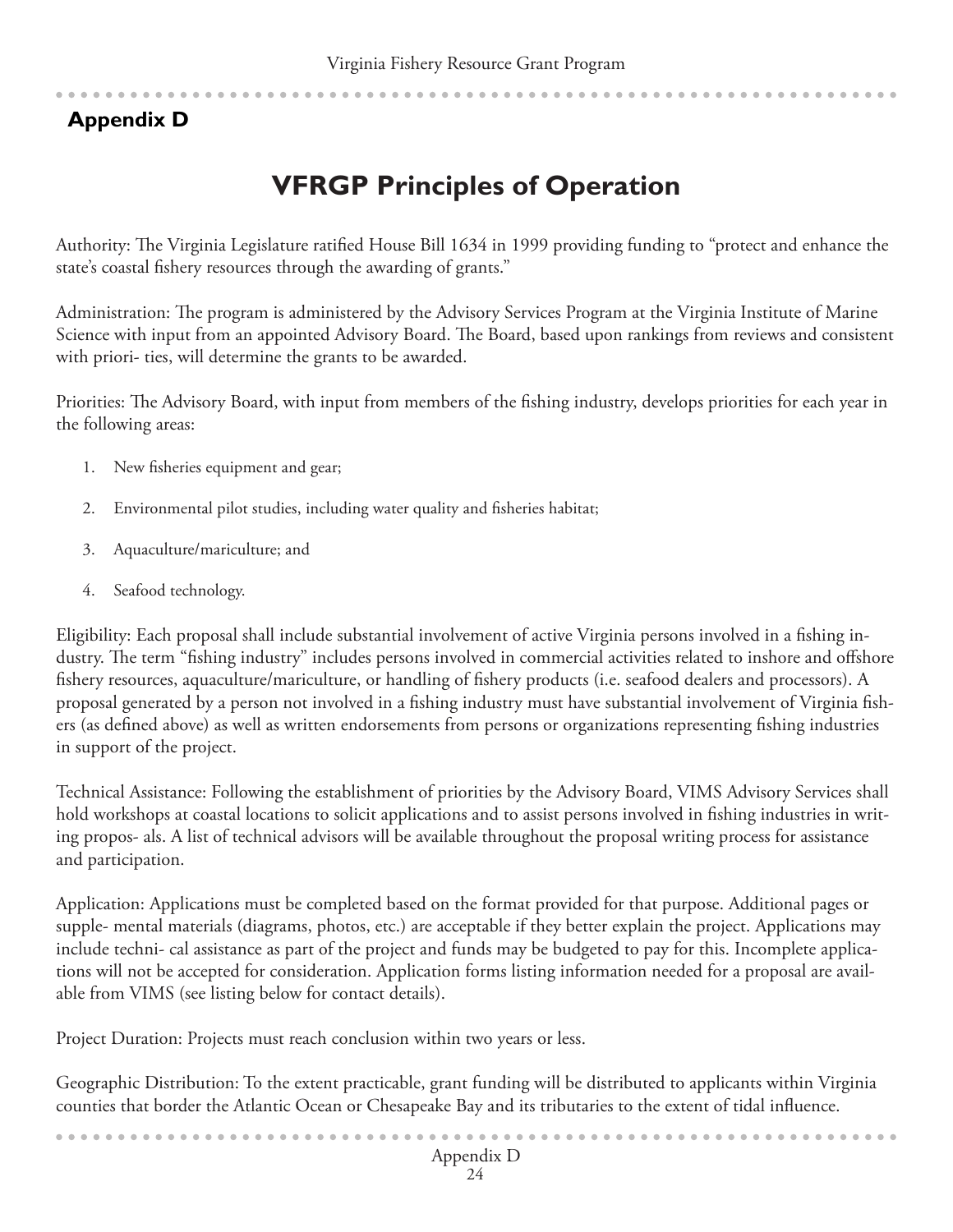Review Procedures: An anonymous outside peer review will be conducted for all applications. At least one of the review- ers shall be a person involved in a fishing industry. Applications shall be confidential until after funding decisions are made.

Project quality will be assessed on the following criteria:

- 1. Addresses a priority,
- 2. Ability to protect or enhance fishery resources;
- 3. Organization of a work plan leading to conclusions,
- 4. Plan to extend findings to the fishing industry;
- 5. Availability of expertise and its application;
- 6. Familiarity and experience with the problem addressed;
- 7. Innovation of approach and/or potential findings;
- 8. Cost-effectiveness of implementation of results; and
- 9. Reasonableness of budget for work proposed.

Based upon panel reviews and Advisory Board input, proposals will be recommended to the Marine Science Consortium. The Consortium will make all final decisions on grants, including the level of funding for each project.

Restrictions: No member of the Fishery Resource Grant Program staff or the Advisory Board or members of his/her immediate family may benefit financially from a grant. If a grant recipient from a prior year has failed to perform a grant project to the satisfaction of the Consortium, the principal applicant may be denied funding for a new application.

Grant recipients shall provide quarterly progress reports to the VFRGP and shall submit invoices describing expenditures for each quarter. Twenty-five percent (25 %) of the total grant award shall be awarded on the start date and certified upon verification of expenditures. The final 25% of the total grant award shall be held until the recipient has completed and sub- mitted a satisfactory final written report. The remainder of the grant award shall be distributed upon approval of quarterly reports, verification of expenditures and receipt of an invoice.

Questions concerning the Virginia Fishery Resource Grant Program may be directed to the following:

Tom Murray, Associate Director Advisory Services VIMS P.O. Box 1346 Gloucester Point, VA 23062 Phone 804-684-7190 Fax 804-684-7161 E-mail: tjm@vims.edu

----------